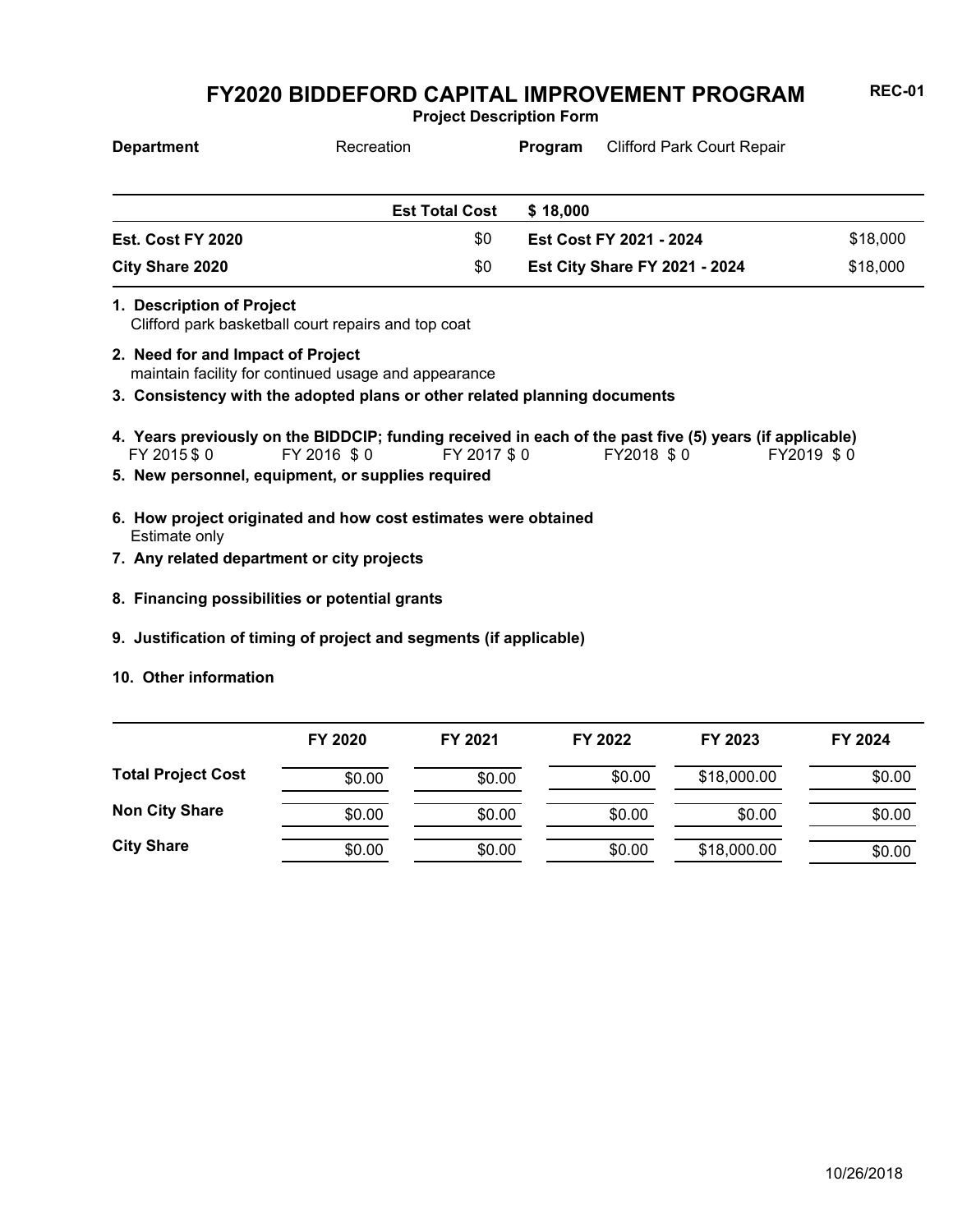**Project Description Form**

| <b>Department</b> | Recreation            | Program                 | <b>Clifford Park MCC</b>             |          |
|-------------------|-----------------------|-------------------------|--------------------------------------|----------|
|                   | <b>Est Total Cost</b> | \$18,000                |                                      |          |
| Est. Cost FY 2020 | \$6,000               | Est Cost FY 2021 - 2024 |                                      | \$12,000 |
| City Share 2020   | \$6,000               |                         | <b>Est City Share FY 2021 - 2024</b> | \$12,000 |

**1. Description of Project**

MCC trail work within the park.

- **2. Need for and Impact of Project**
- **3. Consistency with the adopted plans or other related planning documents**
- FY 2015 \$ 0 FY 2016 \$ 0 FY 2017 \$ 0 FY2018 \$ 0 FY2019 \$ 5,000 **4. Years previously on the BIDDCIP; funding received in each of the past five (5) years (if applicable)**
- minimal supplies, crews try to use what nature provides. **5. New personnel, equipment, or supplies required**
- MCC has done trail work for the city in the past and with the land acquisition of the Boutin Property additional requirements need to be met. Cost reflects the cost of a team and some supplies for the project. **6. How project originated and how cost estimates were obtained**
- **7. Any related department or city projects**
- **8. Financing possibilities or potential grants**

#### **9. Justification of timing of project and segments (if applicable)**

City to honor its commitment to the funder for work to be done on the acquired parcel.

**10. Other information**

Example of the 2016 project attached.

|                           | FY 2020    | FY 2021 | FY 2022 | FY 2023    | FY 2024    |
|---------------------------|------------|---------|---------|------------|------------|
| <b>Total Project Cost</b> | \$6,000.00 | \$0.00  | \$0.00  | \$6,000.00 | \$6,000.00 |
| <b>Non City Share</b>     | \$0.00     | \$0.00  | \$0.00  | \$0.00     | \$0.00     |
| <b>City Share</b>         | \$6,000.00 | \$0.00  | \$0.00  | \$6,000.00 | \$6,000.00 |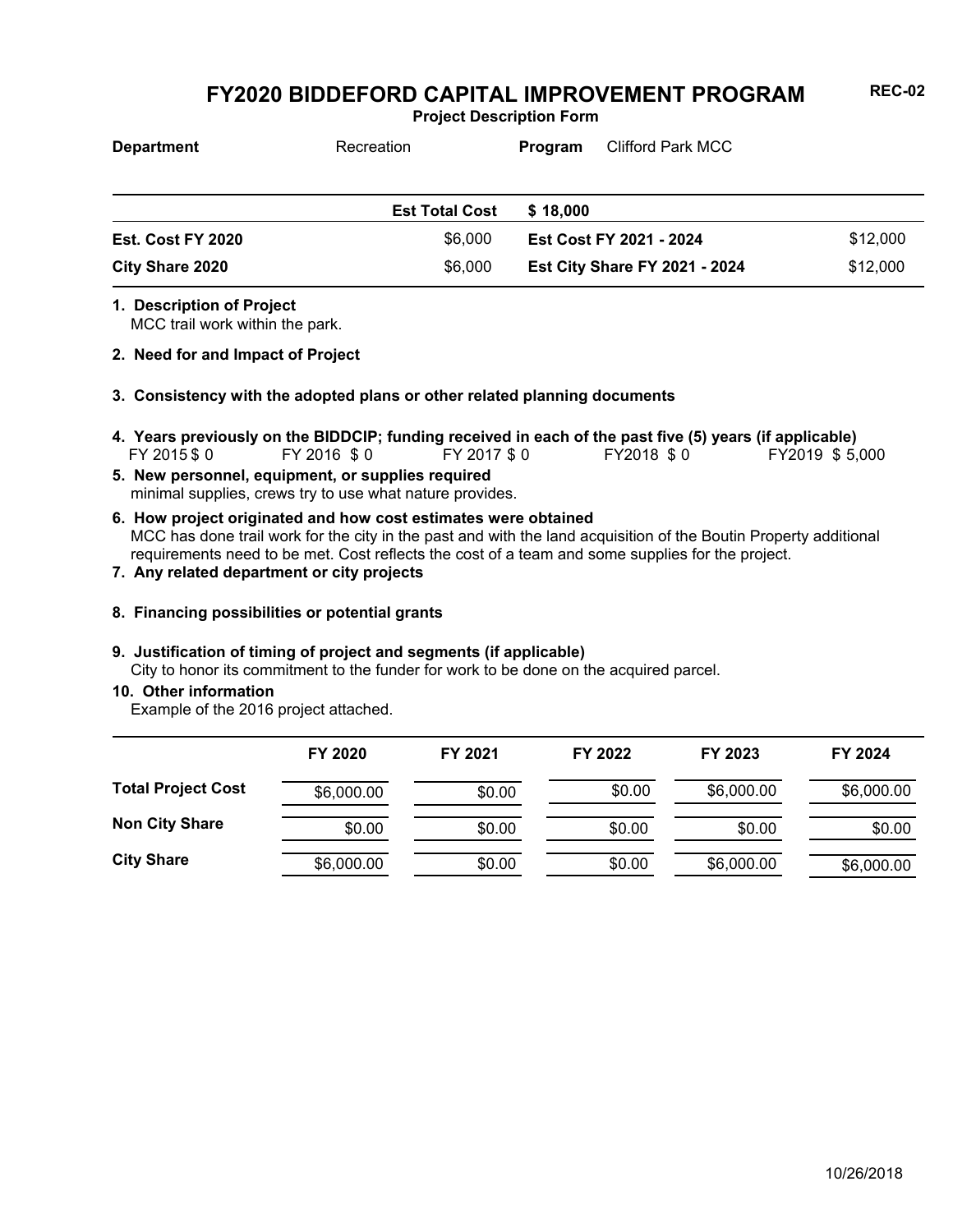**Project Description Form**

| <b>Department</b>                                     | Recreation                                                                                                                        |              | Program | <b>Clifford Park Skatepark</b>       |                |
|-------------------------------------------------------|-----------------------------------------------------------------------------------------------------------------------------------|--------------|---------|--------------------------------------|----------------|
|                                                       | <b>Est Total Cost</b>                                                                                                             |              | \$7,000 |                                      |                |
| Est. Cost FY 2020                                     |                                                                                                                                   | \$0          |         | Est Cost FY 2021 - 2024              | \$7,000        |
| <b>City Share 2020</b>                                |                                                                                                                                   | \$0          |         | <b>Est City Share FY 2021 - 2024</b> | \$7,000        |
| 1. Description of Project<br>Mini Skatepark obstacles |                                                                                                                                   |              |         |                                      |                |
| 2. Need for and Impact of Project                     | Currently there is only some curbing at the park.                                                                                 |              |         |                                      |                |
|                                                       | 3. Consistency with the adopted plans or other related planning documents                                                         |              |         |                                      |                |
| FY 2015 \$0                                           | 4. Years previously on the BIDDCIP; funding received in each of the past five (5) years (if applicable)<br>FY 2016 \$0            | FY 2017 \$ 0 |         | FY2018 \$0                           | FY2019 \$2,000 |
| street obstacles.                                     | 5. New personnel, equipment, or supplies required                                                                                 |              |         |                                      |                |
|                                                       | 6. How project originated and how cost estimates were obtained<br>Originated from staff discussion with users, cost from website. |              |         |                                      |                |
|                                                       | 7. Any related department or city projects                                                                                        |              |         |                                      |                |
|                                                       | 8. Financing possibilities or potential grants                                                                                    |              |         |                                      |                |

#### **9. Justification of timing of project and segments (if applicable)**

#### **10. Other information**

Substantial work by volunteers was completed in 2018.

|                           | FY 2020 | FY 2021    | FY 2022    | FY 2023 | FY 2024 |
|---------------------------|---------|------------|------------|---------|---------|
| <b>Total Project Cost</b> | \$0.00  | \$3,000.00 | \$4,000.00 | \$0.00  | \$0.00  |
| <b>Non City Share</b>     | \$0.00  | \$0.00     | \$0.00     | \$0.00  | \$0.00  |
| <b>City Share</b>         | \$0.00  | \$3,000.00 | \$4,000.00 | \$0.00  | \$0.00  |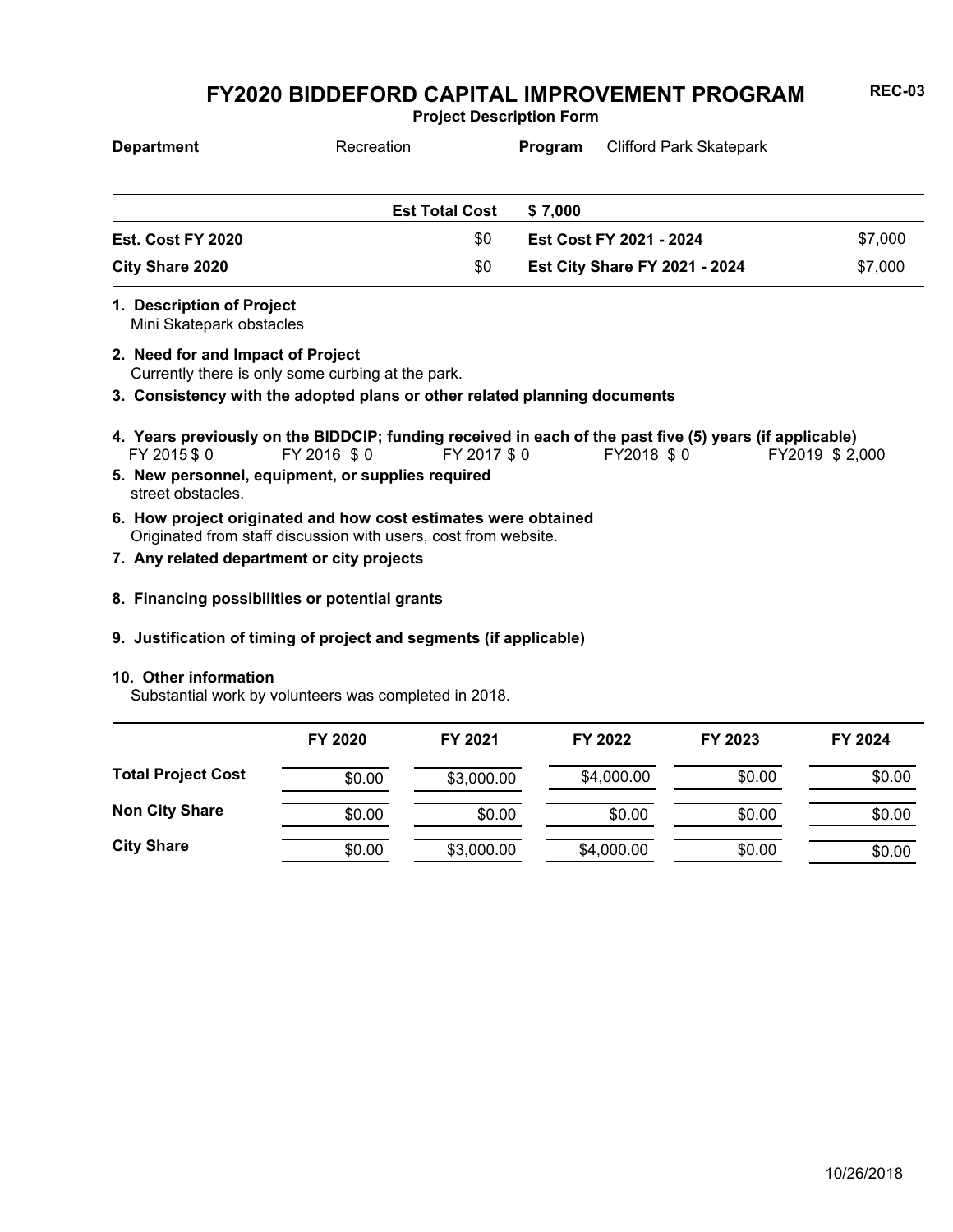**Project Description Form**

| <b>Department</b> | Recreation            | <b>Program</b>                       | Community Center Playground |          |
|-------------------|-----------------------|--------------------------------------|-----------------------------|----------|
|                   |                       |                                      |                             |          |
|                   | <b>Est Total Cost</b> | \$62,000                             |                             |          |
| Est. Cost FY 2020 | \$0                   | Est Cost FY 2021 - 2024              |                             | \$62,000 |
| City Share 2020   | \$0                   | <b>Est City Share FY 2021 - 2024</b> |                             | \$62,000 |

Community Center Playground **1. Description of Project**

Improvements and update of equipment to better serve ages 2-12. Including a water feature. **2. Need for and Impact of Project**

**3. Consistency with the adopted plans or other related planning documents**

- FY 2015 \$ 0 FY 2016 \$ 0 FY 2017 \$ 0 FY2018 \$ 0 FY2019 \$ 0 **4. Years previously on the BIDDCIP; funding received in each of the past five (5) years (if applicable)**
- **5. New personnel, equipment, or supplies required**
- based off 2005 plan with increase to offset inflation. **6. How project originated and how cost estimates were obtained**
- **7. Any related department or city projects**
- **8. Financing possibilities or potential grants**
- **9. Justification of timing of project and segments (if applicable)**
- **10. Other information**

|                           | FY 2020 | FY 2021 | FY 2022 | FY 2023     | FY 2024 |
|---------------------------|---------|---------|---------|-------------|---------|
| <b>Total Project Cost</b> | \$0.00  | \$0.00  | \$0.00  | \$62,000.00 | \$0.00  |
| <b>Non City Share</b>     | \$0.00  | \$0.00  | \$0.00  | \$0.00      | \$0.00  |
| <b>City Share</b>         | \$0.00  | \$0.00  | \$0.00  | \$62,000.00 | \$0.00  |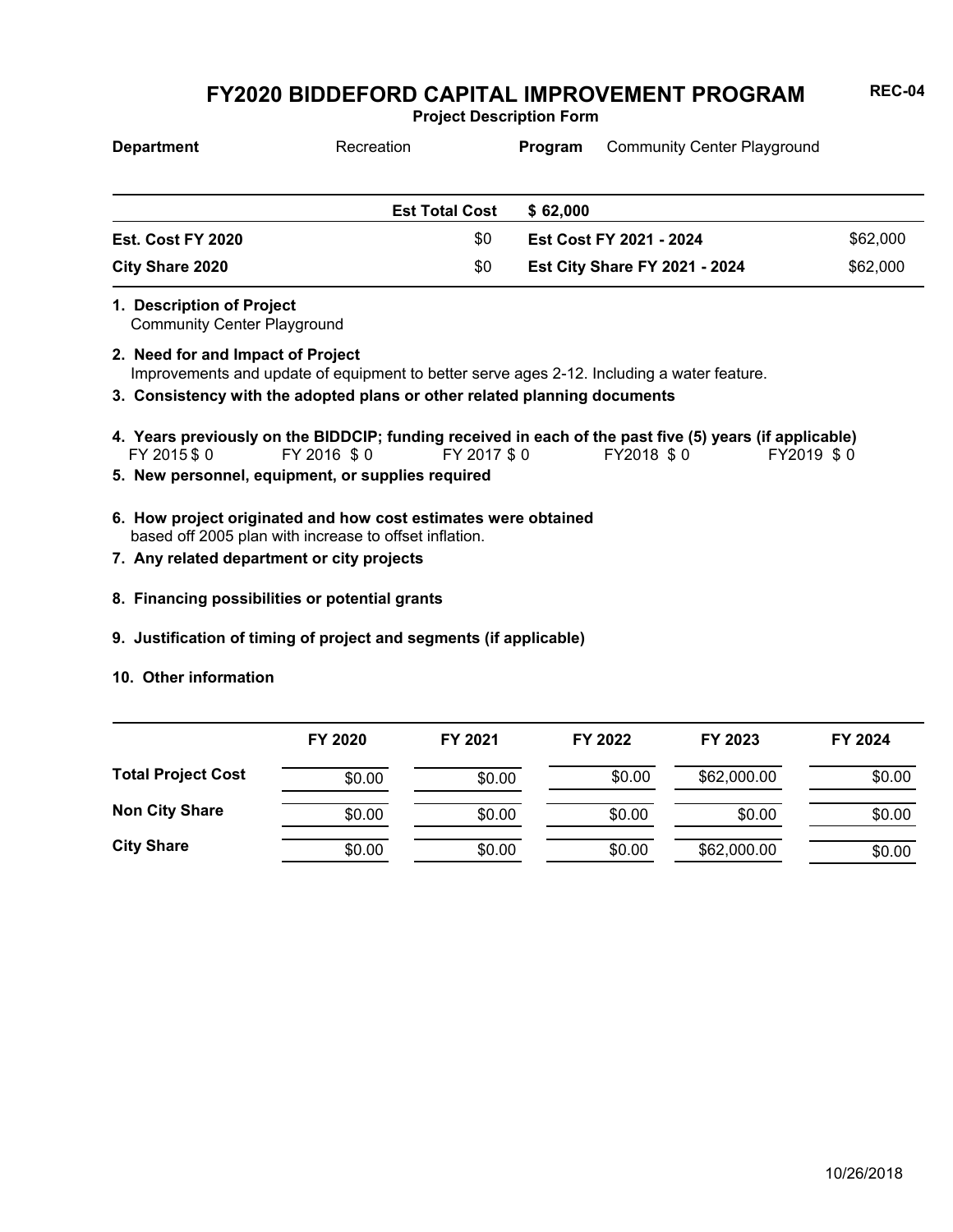**Project Description Form**

| <b>Department</b> | Recreation            | <b>Court Resurface</b><br>Program                |  |
|-------------------|-----------------------|--------------------------------------------------|--|
|                   |                       |                                                  |  |
|                   | <b>Est Total Cost</b> | \$20,000                                         |  |
| Est. Cost FY 2020 | \$0                   | \$20,000<br><b>Est Cost FY 2021 - 2024</b>       |  |
| City Share 2020   | \$0                   | \$20,000<br><b>Est City Share FY 2021 - 2024</b> |  |

- Resurface Tennis Courts at Mayfield and Clifford Park **1. Description of Project**
- **2. Need for and Impact of Project**
- **3. Consistency with the adopted plans or other related planning documents**
- FY 2015\$0 FY 2016 \$0 FY 2017\$0 FY2018 \$0 FY2019 \$18,500 **4. Years previously on the BIDDCIP; funding received in each of the past five (5) years (if applicable)**
- **5. New personnel, equipment, or supplies required**
- Based on previous work **6. How project originated and how cost estimates were obtained**
- **7. Any related department or city projects**
- **8. Financing possibilities or potential grants**
- **9. Justification of timing of project and segments (if applicable)**
- **10. Other information**

|                           | FY 2020 | FY 2021 | FY 2022 | FY 2023     | FY 2024 |
|---------------------------|---------|---------|---------|-------------|---------|
| <b>Total Project Cost</b> | \$0.00  | \$0.00  | \$0.00  | \$20,000.00 | \$0.00  |
| <b>Non City Share</b>     | \$0.00  | \$0.00  | \$0.00  | \$0.00      | \$0.00  |
| <b>City Share</b>         | \$0.00  | \$0.00  | \$0.00  | \$20,000.00 | \$0.00  |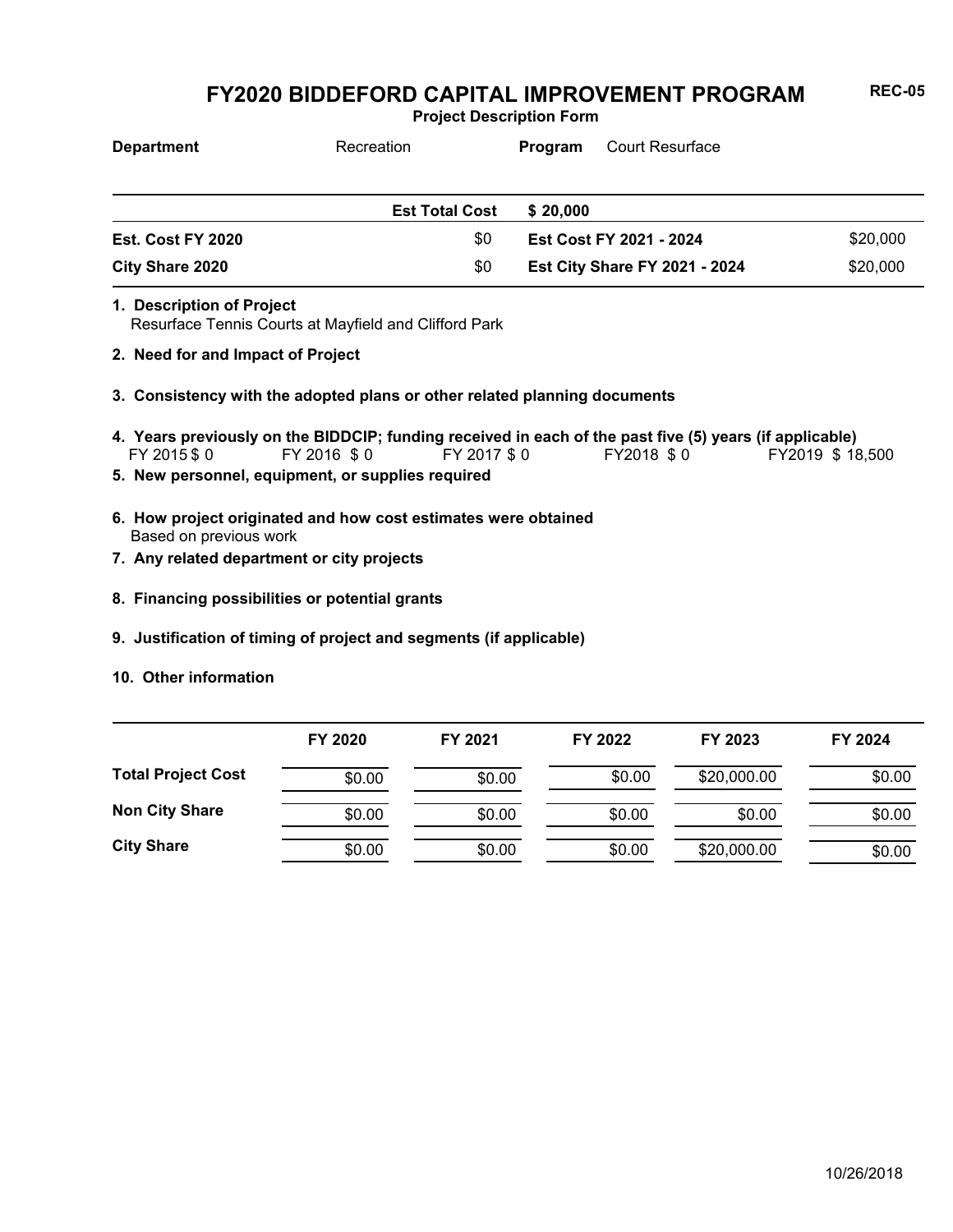**Project Description Form**

| <b>Department</b> | Recreation            | Program                              | Dog Park Lighting Project |          |
|-------------------|-----------------------|--------------------------------------|---------------------------|----------|
|                   |                       |                                      |                           |          |
|                   | <b>Est Total Cost</b> | \$25,000                             |                           |          |
| Est. Cost FY 2020 | \$0                   | Est Cost FY 2021 - 2024              |                           | \$25,000 |
| City Share 2020   | \$0                   | <b>Est City Share FY 2021 - 2024</b> |                           | \$20,000 |

#### **1. Description of Project**

Lighting for Dog Park at Rotary Park

- Request from users and recommended by Dog Park Committee as fall arrives and light is reduced yet weather is favorable for evening activity when many are able to use it after work hours. **2. Need for and Impact of Project**
- **3. Consistency with the adopted plans or other related planning documents**
- FY 2015 \$ 0 FY 2016 \$ 0 FY 2017 \$ 0 FY2018 \$ 0 FY2019 \$ 0 **4. Years previously on the BIDDCIP; funding received in each of the past five (5) years (if applicable)**
- **5. New personnel, equipment, or supplies required**
- Quote from local contractor. **6. How project originated and how cost estimates were obtained**
- **7. Any related department or city projects**
- **8. Financing possibilities or potential grants**
- **9. Justification of timing of project and segments (if applicable)**
- **10. Other information**

|                           | FY 2020 | FY 2021     | FY 2022 | FY 2023 | FY 2024 |
|---------------------------|---------|-------------|---------|---------|---------|
| <b>Total Project Cost</b> | \$0.00  | \$25,000.00 | \$0.00  | \$0.00  | \$0.00  |
| <b>Non City Share</b>     | \$0.00  | \$5,000.00  | \$0.00  | \$0.00  | \$0.00  |
| <b>City Share</b>         | \$0.00  | \$20,000.00 | \$0.00  | \$0.00  | \$0.00  |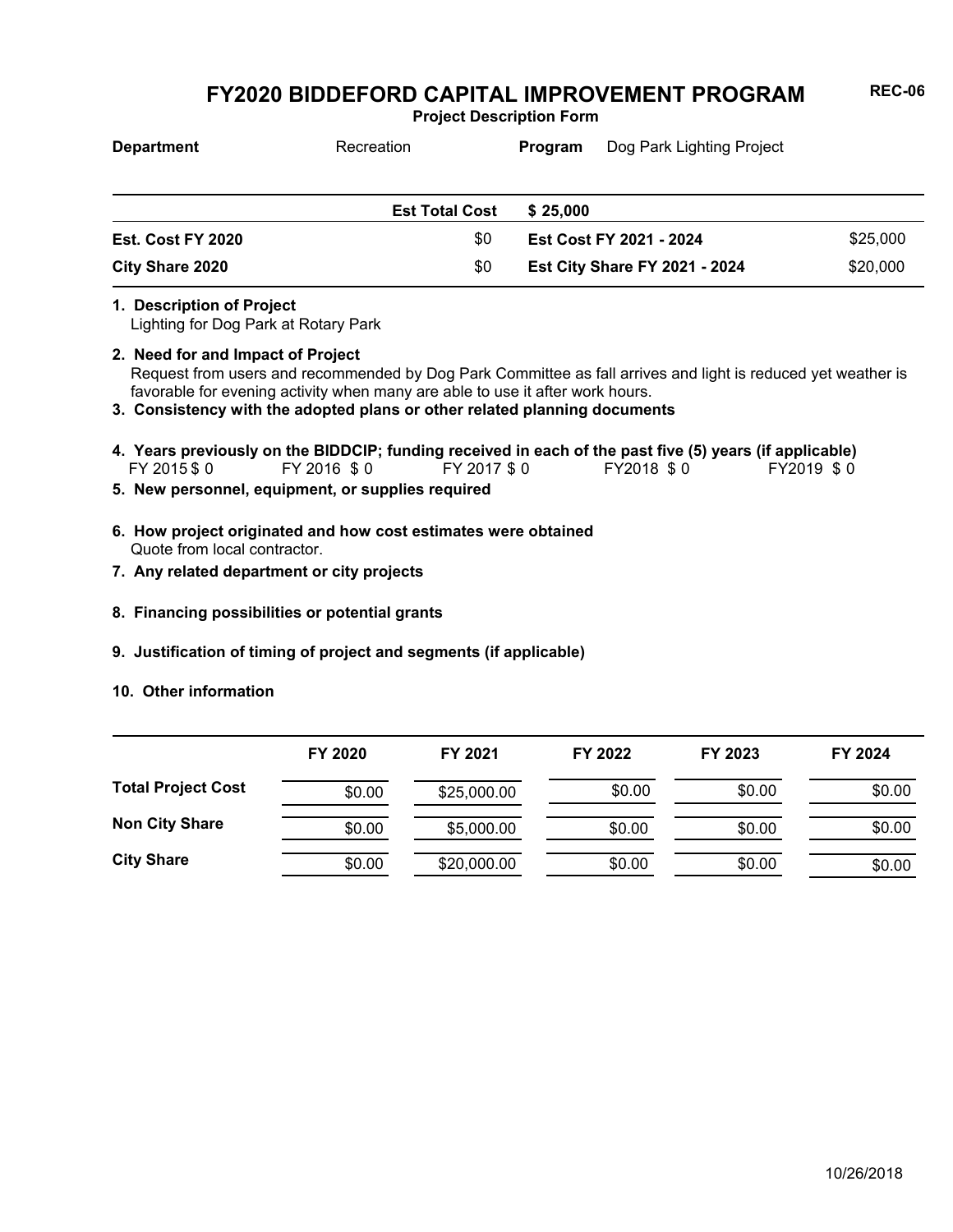**Project Description Form**

| <b>Department</b> | Recreation            | Program  | Doran Field Playground               |          |
|-------------------|-----------------------|----------|--------------------------------------|----------|
|                   |                       |          |                                      |          |
|                   | <b>Est Total Cost</b> | \$22.000 |                                      |          |
| Est. Cost FY 2020 | \$0                   |          | Est Cost FY 2021 - 2024              | \$22,000 |
| City Share 2020   | \$0                   |          | <b>Est City Share FY 2021 - 2024</b> | \$22,000 |

Doran Field Playground Replacement **1. Description of Project**

- Outdated wood playground structures. **2. Need for and Impact of Project**
- **3. Consistency with the adopted plans or other related planning documents**
- FY 2015 \$ 0 FY 2016 \$ 0 FY 2017 \$ 0 FY2018 \$ 0 FY2019 \$ 0 **4. Years previously on the BIDDCIP; funding received in each of the past five (5) years (if applicable)**
- **5. New personnel, equipment, or supplies required**
- Based on 2005 cost estimate from Gametime Playground Co. **6. How project originated and how cost estimates were obtained**
- **7. Any related department or city projects**
- **8. Financing possibilities or potential grants**
- **9. Justification of timing of project and segments (if applicable)**
- **10. Other information**

|                           | FY 2020 | FY 2021     | FY 2022 | FY 2023 | FY 2024 |
|---------------------------|---------|-------------|---------|---------|---------|
| <b>Total Project Cost</b> | \$0.00  | \$22,000.00 | \$0.00  | \$0.00  | \$0.00  |
| <b>Non City Share</b>     | \$0.00  | \$0.00      | \$0.00  | \$0.00  | \$0.00  |
| <b>City Share</b>         | \$0.00  | \$22,000.00 | \$0.00  | \$0.00  | \$0.00  |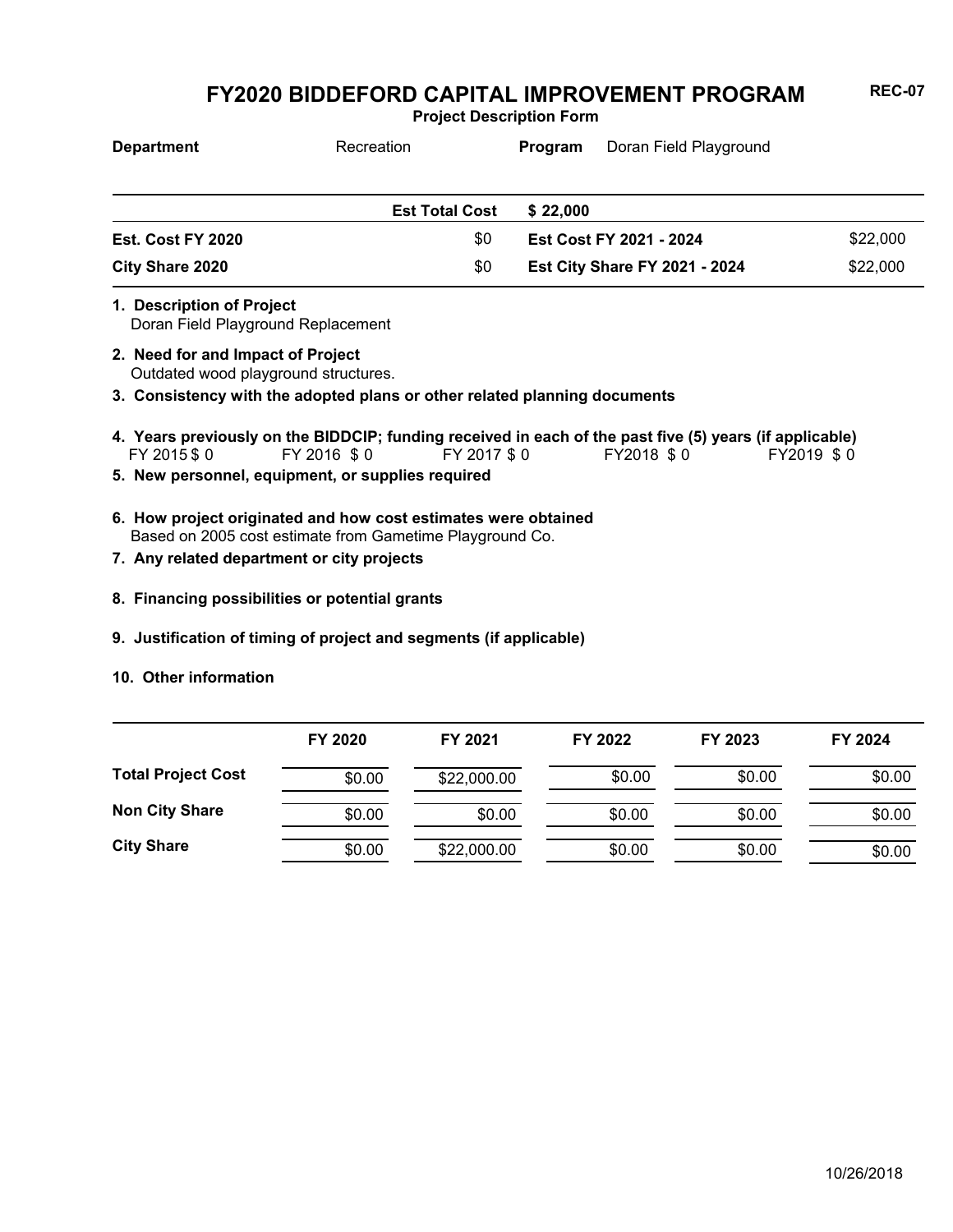**Project Description Form**

| <b>Department</b> | Recreation            | <b>Program</b> | Doran Pump House Replacement         |         |
|-------------------|-----------------------|----------------|--------------------------------------|---------|
|                   | <b>Est Total Cost</b> | \$ 8.000       |                                      |         |
| Est. Cost FY 2020 | \$0                   |                | Est Cost FY 2021 - 2024              | \$8,000 |
| City Share 2020   | \$0                   |                | <b>Est City Share FY 2021 - 2024</b> | \$8,000 |

Doran field pump house replacement **1. Description of Project**

houses irrigation controls **2. Need for and Impact of Project**

**3. Consistency with the adopted plans or other related planning documents**

- FY 2015 \$ 0 FY 2016 \$ 0 FY 2017 \$ 0 FY2018 \$ 0 FY2019 \$ 0 **4. Years previously on the BIDDCIP; funding received in each of the past five (5) years (if applicable)**
- **5. New personnel, equipment, or supplies required**
- In house estimate for materials **6. How project originated and how cost estimates were obtained**
- **7. Any related department or city projects**
- **8. Financing possibilities or potential grants**
- **9. Justification of timing of project and segments (if applicable)**

#### **10. Other information**

Would ask the COT to construct.

|                           | FY 2020 | FY 2021    | FY 2022 | FY 2023 | FY 2024 |
|---------------------------|---------|------------|---------|---------|---------|
| <b>Total Project Cost</b> | \$0.00  | \$8,000.00 | \$0.00  | \$0.00  | \$0.00  |
| <b>Non City Share</b>     | \$0.00  | \$0.00     | \$0.00  | \$0.00  | \$0.00  |
| <b>City Share</b>         | \$0.00  | \$8,000.00 | \$0.00  | \$0.00  | \$0.00  |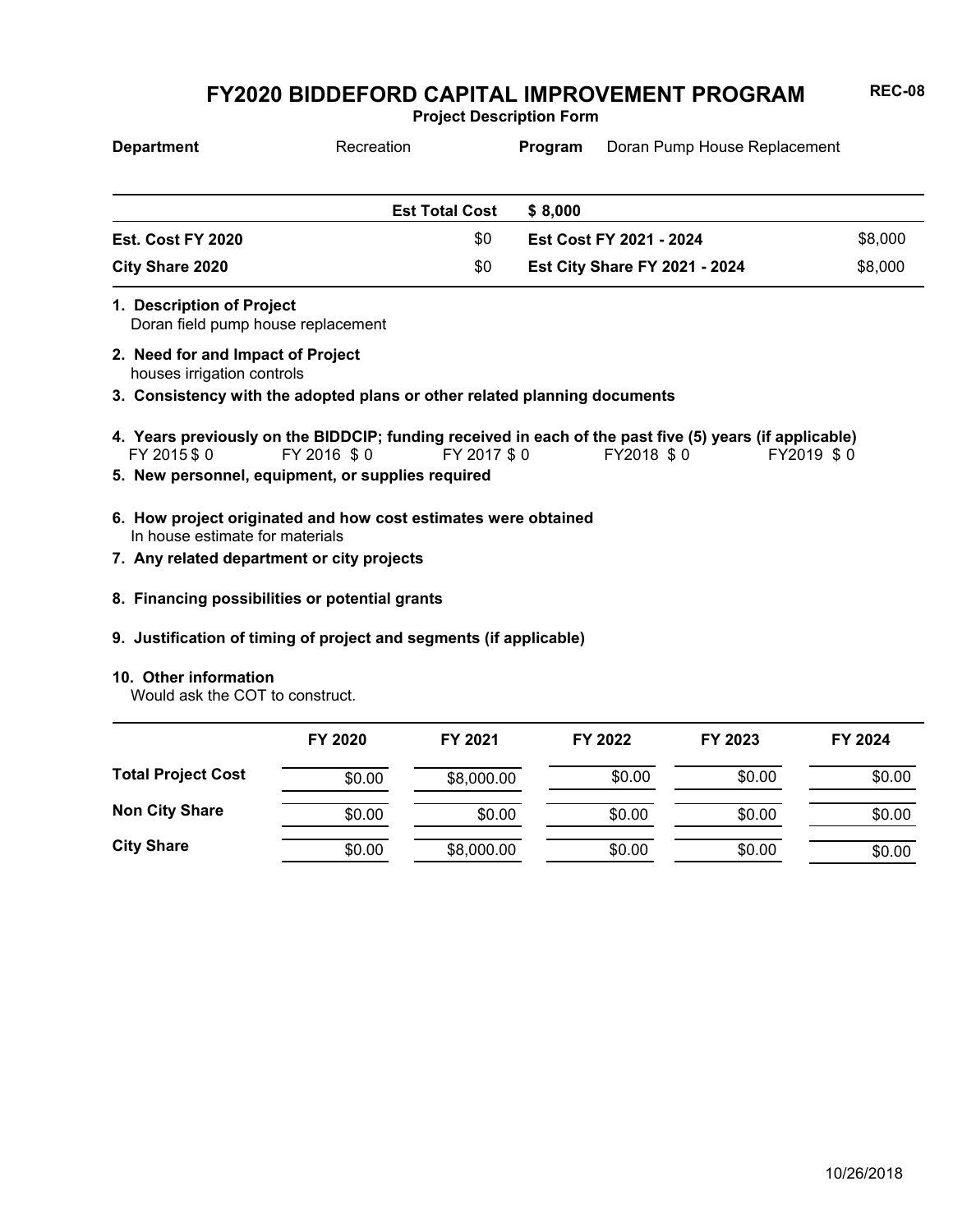**Project Description Form**

| <b>Department</b>      | Recreation            | Ice Rink<br>Program                  |          |
|------------------------|-----------------------|--------------------------------------|----------|
|                        | <b>Est Total Cost</b> | \$ 30,000                            |          |
| Est. Cost FY 2020      | \$0                   | Est Cost FY 2021 - 2024              | \$30,000 |
| <b>City Share 2020</b> | \$0                   | <b>Est City Share FY 2021 - 2024</b> | \$30,000 |

**1. Description of Project**

Temp Ice Rink for Mechanics Park

- Offers a downtown winter activity in a high visibility urban area to serve residents and visitors alike. **2. Need for and Impact of Project**
- **3. Consistency with the adopted plans or other related planning documents**
- FY 2015 \$ 0 FY 2016 \$ 0 FY 2017 \$ 0 FY2018 \$ 0 FY2019 \$ 0 **4. Years previously on the BIDDCIP; funding received in each of the past five (5) years (if applicable)**
- Nice Rink or similar, staffing to maintain. **5. New personnel, equipment, or supplies required**
- Staff and Recreation Commission, Nice Rink catalog **6. How project originated and how cost estimates were obtained**
- **7. Any related department or city projects**
- **8. Financing possibilities or potential grants**
- **9. Justification of timing of project and segments (if applicable)**
- **10. Other information**

|                           | FY 2020 | FY 2021 | FY 2022 | FY 2023 | FY 2024     |
|---------------------------|---------|---------|---------|---------|-------------|
| <b>Total Project Cost</b> | \$0.00  | \$0.00  | \$0.00  | \$0.00  | \$30,000.00 |
| <b>Non City Share</b>     | \$0.00  | \$0.00  | \$0.00  | \$0.00  | \$0.00      |
| <b>City Share</b>         | \$0.00  | \$0.00  | \$0.00  | \$0.00  | \$30,000.00 |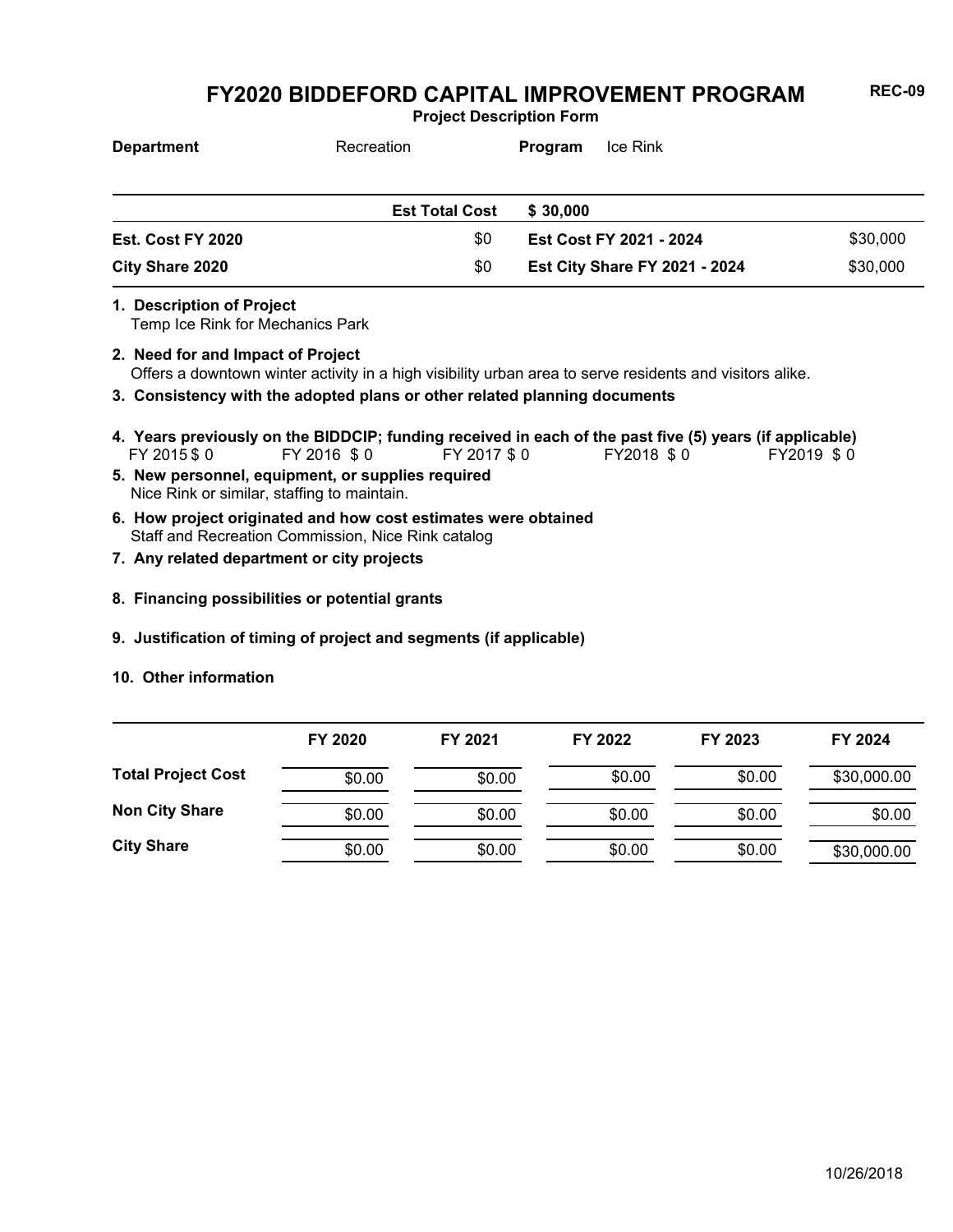**Project Description Form**

| <b>Department</b> | Recreation            | Martel Field Safety Fence<br>Program |                                      |     |
|-------------------|-----------------------|--------------------------------------|--------------------------------------|-----|
|                   | <b>Est Total Cost</b> | \$18,000                             |                                      |     |
| Est. Cost FY 2020 | \$18,000              |                                      | Est Cost FY 2021 - 2024              | \$0 |
| City Share 2020   | \$18,000              |                                      | <b>Est City Share FY 2021 - 2024</b> | \$0 |

#### **1. Description of Project**

add 80' of 8' chain link fencing to foul line fences

- improve safety for spectators and prevent balls leaving the field of play **2. Need for and Impact of Project**
- **3. Consistency with the adopted plans or other related planning documents**
- FY 2015 \$ 0 FY 2016 \$ 0 FY 2017 \$ 0 FY2018 \$ 0 FY2019 \$ 0 **4. Years previously on the BIDDCIP; funding received in each of the past five (5) years (if applicable)**
- **5. New personnel, equipment, or supplies required**
- User complaints and attempts to fix the section by city staff have not been successful. Estimate only **6. How project originated and how cost estimates were obtained**
- **7. Any related department or city projects**
- **8. Financing possibilities or potential grants**

#### **9. Justification of timing of project and segments (if applicable)**

#### **10. Other information**

Repairing a problematic section of fencing that has come up year after year.

|                           | FY 2020     | FY 2021 | FY 2022 | FY 2023 | FY 2024 |
|---------------------------|-------------|---------|---------|---------|---------|
| <b>Total Project Cost</b> | \$18,000.00 | \$0.00  | \$0.00  | \$0.00  | \$0.00  |
| <b>Non City Share</b>     | \$0.00      | \$0.00  | \$0.00  | \$0.00  | \$0.00  |
| <b>City Share</b>         | \$18,000.00 | \$0.00  | \$0.00  | \$0.00  | \$0.00  |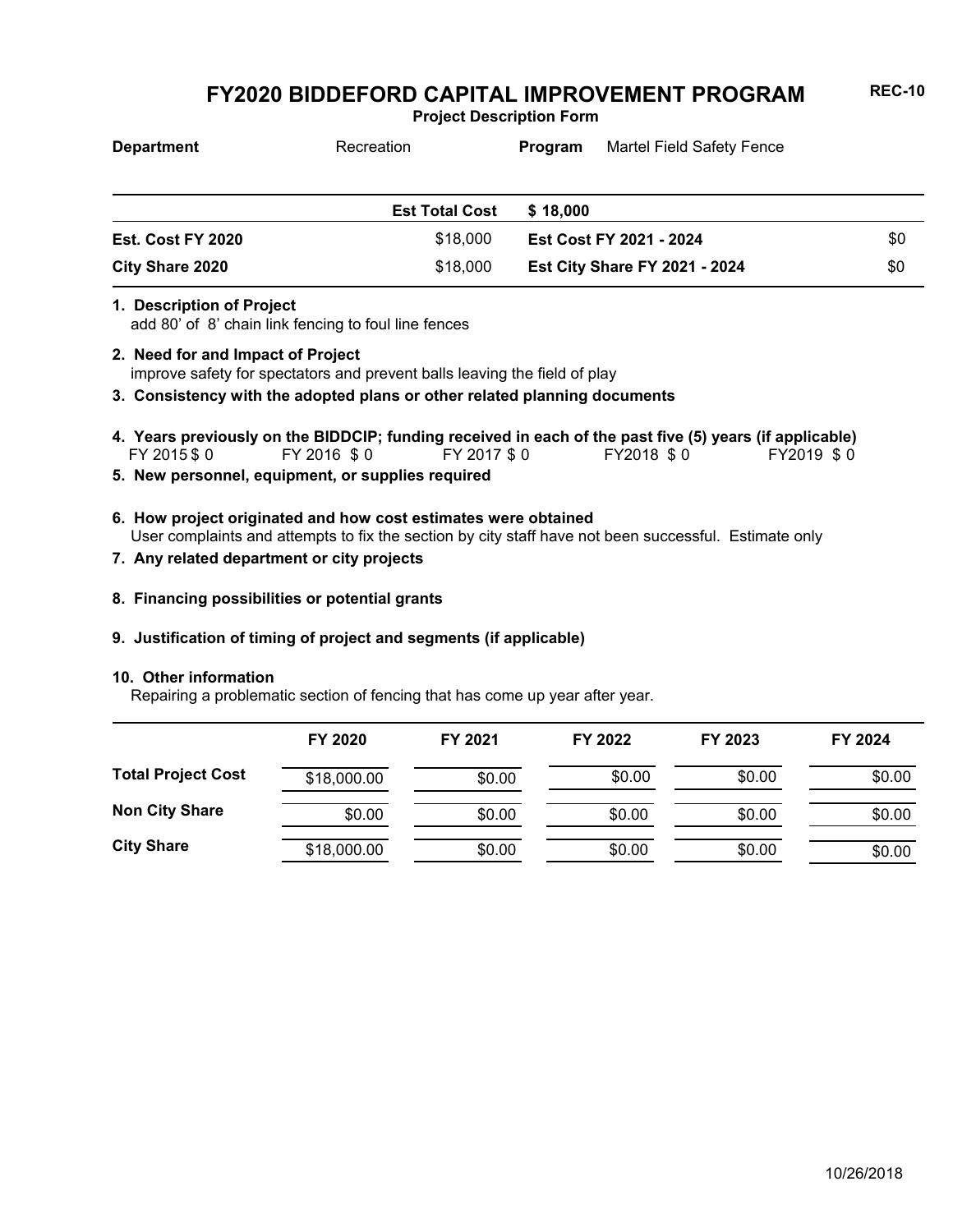**Project Description Form**

| <b>Department</b>                                     | Recreation            | Martel Field Backstop<br>Program     |     |
|-------------------------------------------------------|-----------------------|--------------------------------------|-----|
|                                                       | <b>Est Total Cost</b> | \$60,000                             |     |
| Est. Cost FY 2020                                     | \$60,000              | Est Cost FY 2021 - 2024              | \$0 |
| <b>City Share 2020</b>                                | \$60,000              | <b>Est City Share FY 2021 - 2024</b> | \$0 |
| 1. Description of Project<br>Replacement of backstop. |                       |                                      |     |
| 2. Need for and Impact of Project                     |                       |                                      |     |

Is in disrepair.

**3. Consistency with the adopted plans or other related planning documents**

- FY 2015 \$ 0 FY 2016 \$ 0 FY 2017 \$ 0 FY2018 \$ 0 FY2019 \$ 0 **4. Years previously on the BIDDCIP; funding received in each of the past five (5) years (if applicable)**
- New fencing, post and concrete footings. **5. New personnel, equipment, or supplies required**
- Staff. Local fence co. **6. How project originated and how cost estimates were obtained**
- **7. Any related department or city projects**
- **8. Financing possibilities or potential grants**
- **9. Justification of timing of project and segments (if applicable)**
- **10. Other information**

|                           | FY 2020     | FY 2021 | FY 2022 | FY 2023 | FY 2024 |
|---------------------------|-------------|---------|---------|---------|---------|
| <b>Total Project Cost</b> | \$60,000.00 | \$0.00  | \$0.00  | \$0.00  | \$0.00  |
| <b>Non City Share</b>     | \$0.00      | \$0.00  | \$0.00  | \$0.00  | \$0.00  |
| <b>City Share</b>         | \$60,000.00 | \$0.00  | \$0.00  | \$0.00  | \$0.00  |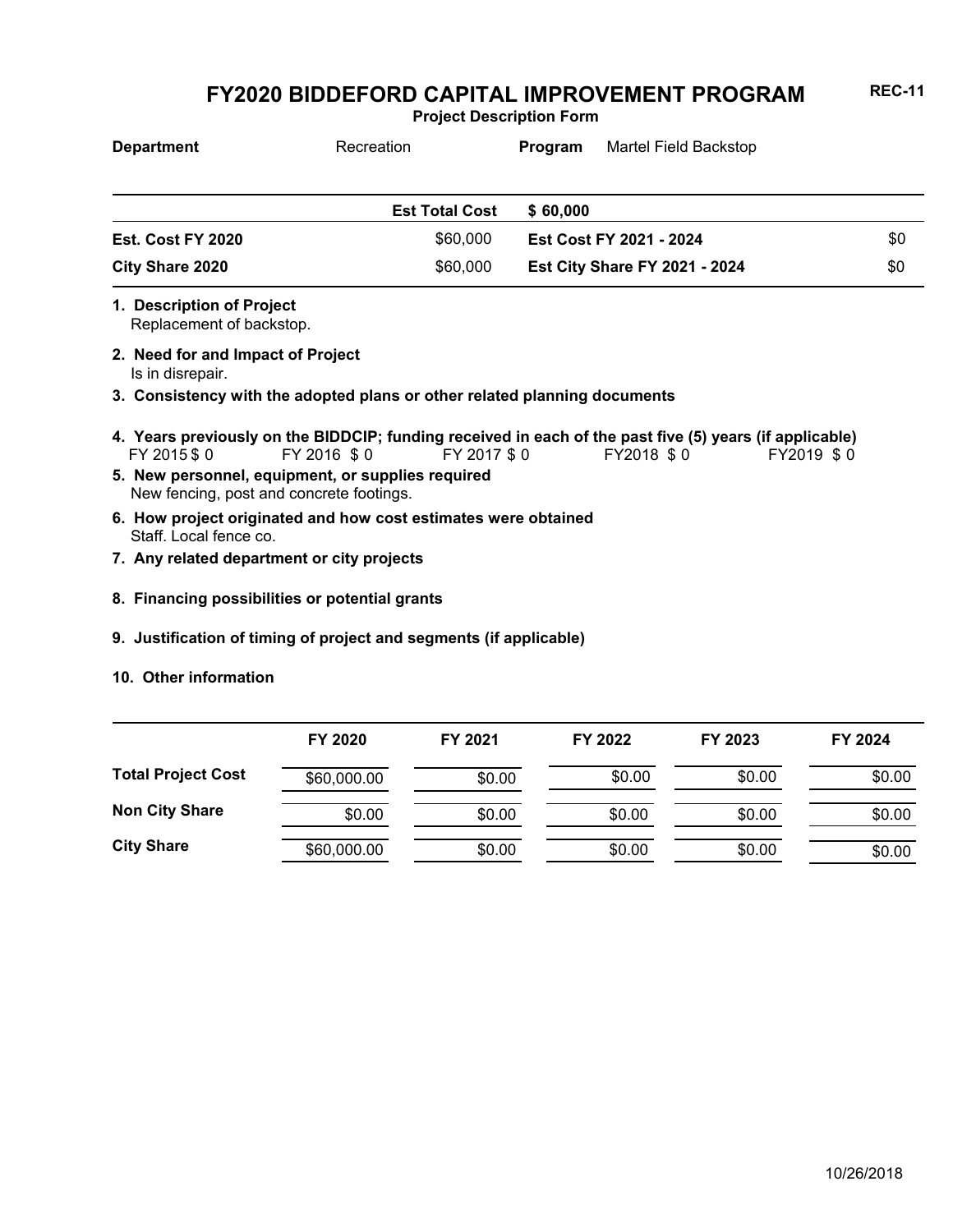**Project Description Form**

| <b>Department</b>      | Recreation            | Mayfield Dugouts<br><b>Program</b>   |          |
|------------------------|-----------------------|--------------------------------------|----------|
|                        |                       |                                      |          |
|                        | <b>Est Total Cost</b> | \$10,000                             |          |
| Est. Cost FY 2020      | \$0                   | Est Cost FY 2021 - 2024              | \$10,000 |
| <b>City Share 2020</b> | \$0                   | <b>Est City Share FY 2021 - 2024</b> | \$10,000 |

- Replace/Improve Midfield Mayfield Dugouts. **1. Description of Project**
- Improve handicapped access. **2. Need for and Impact of Project**
- **3. Consistency with the adopted plans or other related planning documents**
- FY 2015 \$ 0 FY 2016 \$ 0 FY 2017 \$ 0 FY2018 \$ 0 FY2019 \$ 0 **4. Years previously on the BIDDCIP; funding received in each of the past five (5) years (if applicable)**
- **5. New personnel, equipment, or supplies required**
- Rec Comm/BLL **6. How project originated and how cost estimates were obtained**
- **7. Any related department or city projects**
- **8. Financing possibilities or potential grants**
- **9. Justification of timing of project and segments (if applicable)**
- **10. Other information**

|                           | FY 2020 | FY 2021     | FY 2022 | FY 2023 | FY 2024 |
|---------------------------|---------|-------------|---------|---------|---------|
| <b>Total Project Cost</b> | \$0.00  | \$10,000.00 | \$0.00  | \$0.00  | \$0.00  |
| <b>Non City Share</b>     | \$0.00  | \$0.00      | \$0.00  | \$0.00  | \$0.00  |
| <b>City Share</b>         | \$0.00  | \$10,000.00 | \$0.00  | \$0.00  | \$0.00  |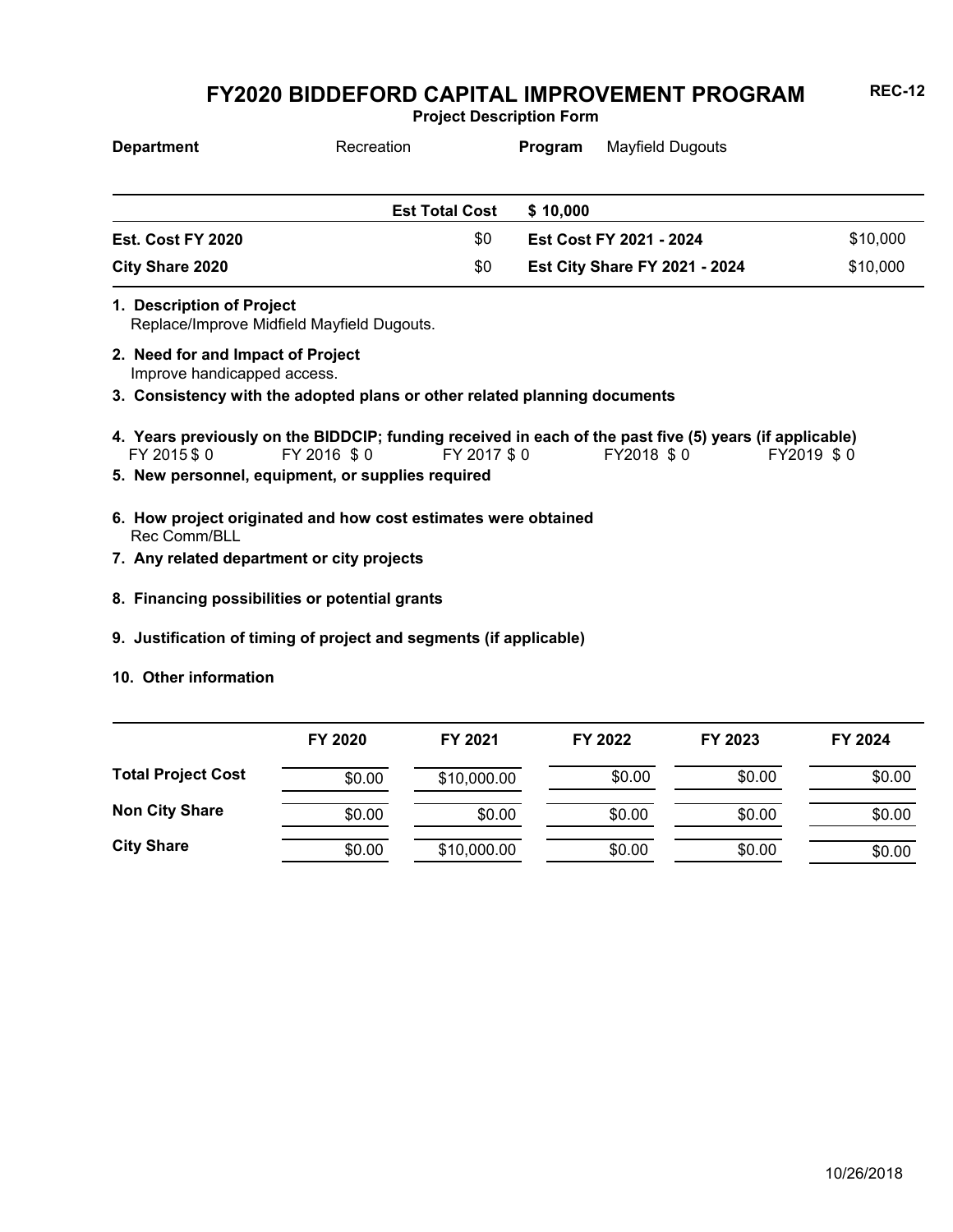**Project Description Form**

| <b>Department</b>        | Recreation            | Mayfield Windows<br>Program          |         |
|--------------------------|-----------------------|--------------------------------------|---------|
|                          | <b>Est Total Cost</b> | \$4.000                              |         |
| \$0<br>Est. Cost FY 2020 |                       | <b>Est Cost FY 2021 - 2024</b>       | \$4,000 |
| City Share 2020          | \$0                   | <b>Est City Share FY 2021 - 2024</b> | \$4,000 |

**1. Description of Project**

Broken windows need replacing.

- Creates an unsightly facility and potential safety hazard if additional damage is done to them. **2. Need for and Impact of Project**
- **3. Consistency with the adopted plans or other related planning documents**
- FY 2015 \$ 0 FY 2016 \$ 0 FY 2017 \$ 0 FY2018 \$ 0 FY2019 \$ 0 **4. Years previously on the BIDDCIP; funding received in each of the past five (5) years (if applicable)**
- **5. New personnel, equipment, or supplies required**
- Staff. Phone estimate from Portland Glass. **6. How project originated and how cost estimates were obtained**
- **7. Any related department or city projects**
- **8. Financing possibilities or potential grants**
- **9. Justification of timing of project and segments (if applicable)**
- **10. Other information**

|                           | FY 2020 | FY 2021    | FY 2022 | FY 2023 | FY 2024 |
|---------------------------|---------|------------|---------|---------|---------|
| <b>Total Project Cost</b> | \$0.00  | \$4,000.00 | \$0.00  | \$0.00  | \$0.00  |
| <b>Non City Share</b>     | \$0.00  | \$0.00     | \$0.00  | \$0.00  | \$0.00  |
| <b>City Share</b>         | \$0.00  | \$4,000.00 | \$0.00  | \$0.00  | \$0.00  |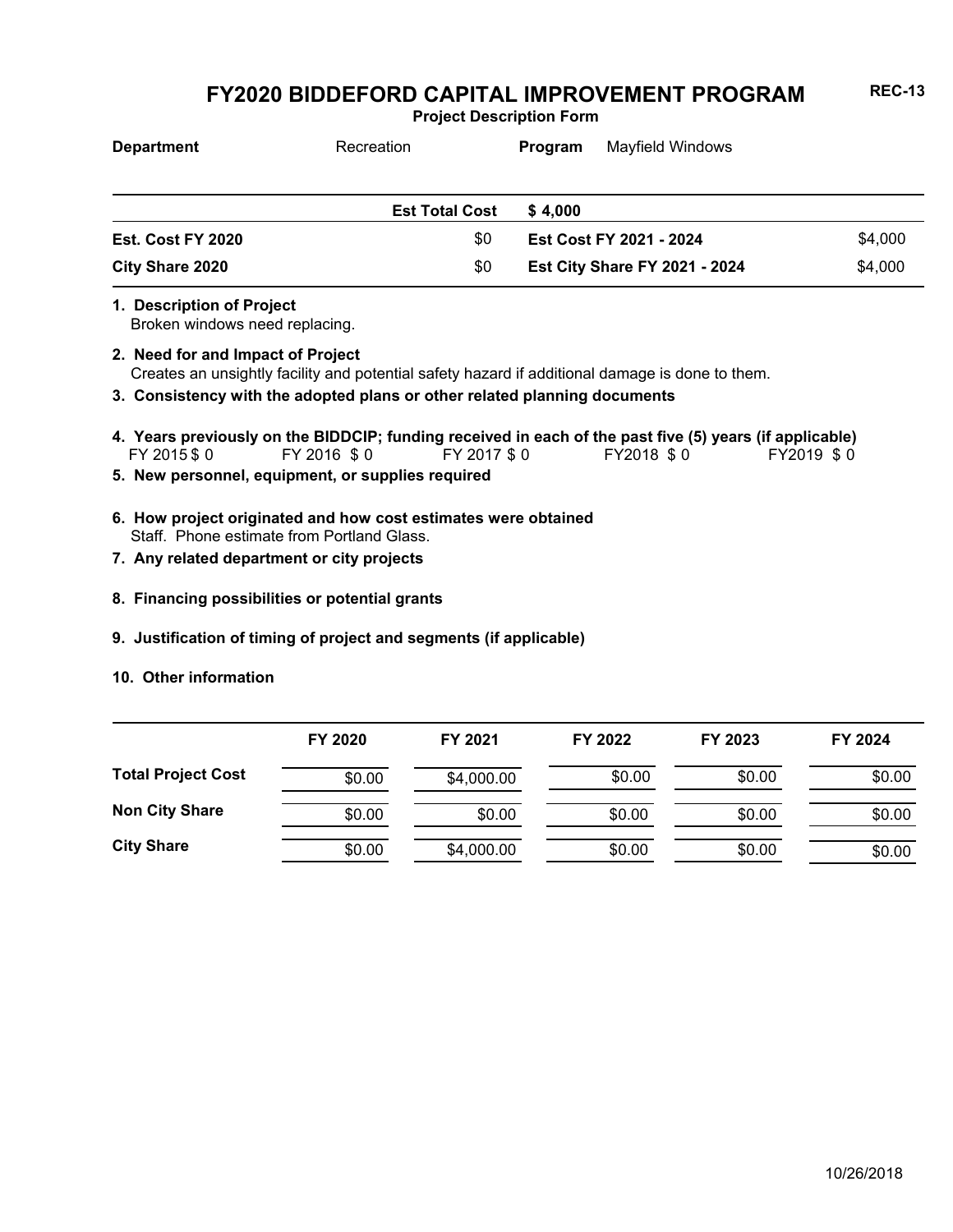**Project Description Form**

| <b>Department</b>        | Recreation            | Program                              | Mayfield Playground Equipment |          |
|--------------------------|-----------------------|--------------------------------------|-------------------------------|----------|
|                          |                       |                                      |                               |          |
|                          | <b>Est Total Cost</b> | \$17.800                             |                               |          |
| <b>Est. Cost FY 2020</b> | \$0                   |                                      | Est Cost FY 2021 - 2024       | \$17,800 |
| City Share 2020          | \$0                   | <b>Est City Share FY 2021 - 2024</b> |                               | \$17,800 |

**1. Description of Project**

Additional playground equipment.

- Enhance the quality of the playground. Requested by residents through the Recreation Commission. **2. Need for and Impact of Project**
- **3. Consistency with the adopted plans or other related planning documents**
- \$ 0 \$ 0 \$ 0 \$ 0 \$ 12,000 **4. Years previously on the BIDDCIP; funding received in each of the past five (5) years (if applicable)** FY 2018 \$0
- Playground equipment **5. New personnel, equipment, or supplies required**
- Staff, website **6. How project originated and how cost estimates were obtained**
- **7. Any related department or city projects**
- **8. Financing possibilities or potential grants**
- **9. Justification of timing of project and segments (if applicable)**
- **10. Other information**

|                           | FY 2020 | FY 2021 | FY 2022     | FY 2023    | FY 2024    |
|---------------------------|---------|---------|-------------|------------|------------|
| <b>Total Project Cost</b> | \$0.00  | \$0.00  | \$10,000.00 | \$5,000.00 | \$2,800.00 |
| <b>Non City Share</b>     | \$0.00  | \$0.00  | \$0.00      | \$0.00     | \$0.00     |
| <b>City Share</b>         | \$0.00  | \$0.00  | \$10,000.00 | \$5,000.00 | \$2,800.00 |

10/26/2018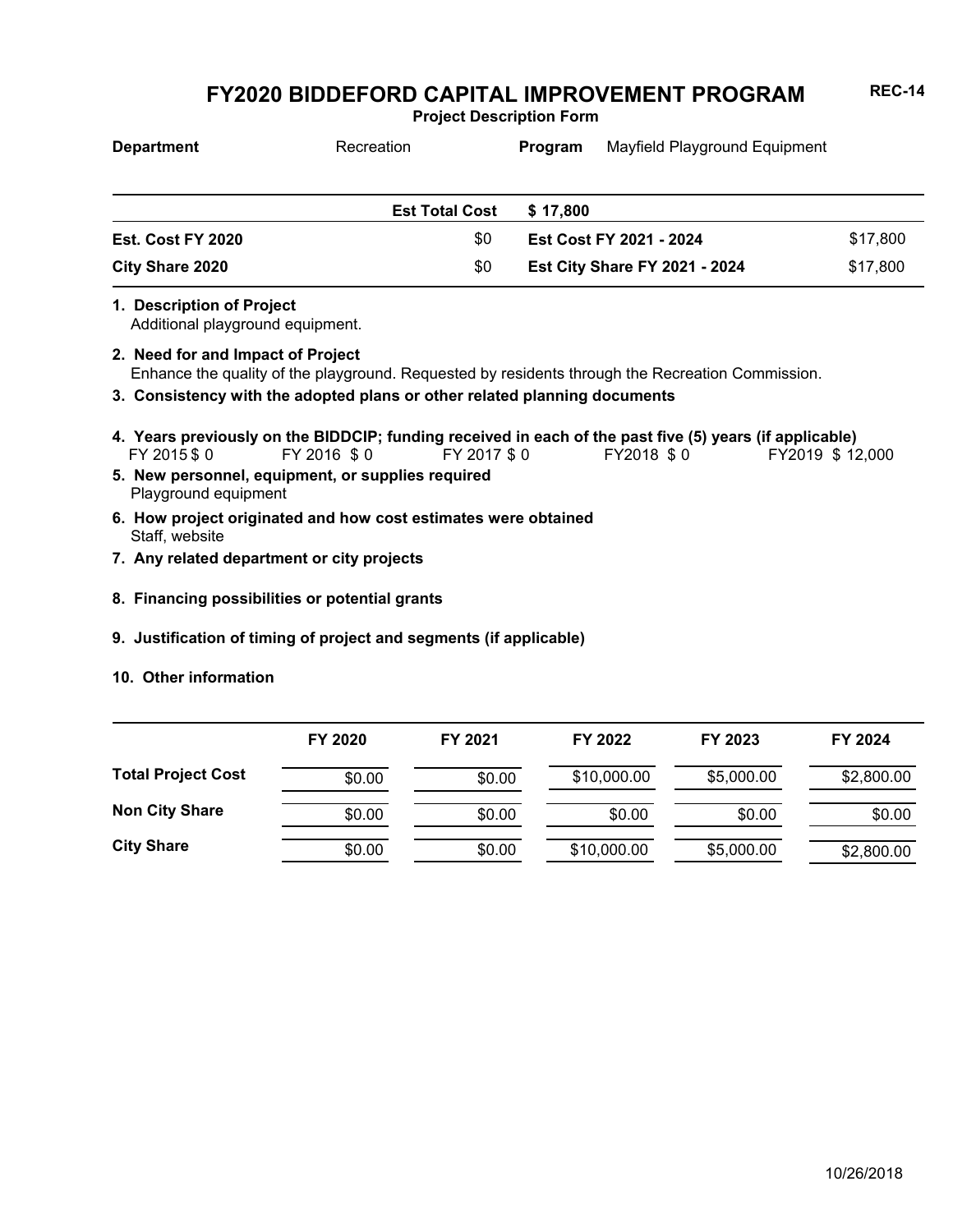**Project Description Form**

| <b>Department</b> | Recreation            | Park Benches<br>Program              |         |
|-------------------|-----------------------|--------------------------------------|---------|
|                   |                       |                                      |         |
|                   | <b>Est Total Cost</b> | \$ 8.000                             |         |
| Est. Cost FY 2020 | \$2.500               | Est Cost FY 2021 - 2024              | \$5,500 |
| City Share 2020   | \$2,500               | <b>Est City Share FY 2021 - 2024</b> | \$5,500 |

- Replacement of broken benches. First 2 at Mayfield requested by residents. **1. Description of Project**
- **2. Need for and Impact of Project**
- **3. Consistency with the adopted plans or other related planning documents**
- FY 2015 \$ 0 FY 2016 \$ 0 FY 2017 \$ 0 FY2018 \$ 0 FY2019 \$ 2,500 **4. Years previously on the BIDDCIP; funding received in each of the past five (5) years (if applicable)**
- **5. New personnel, equipment, or supplies required**
- Staff, website **6. How project originated and how cost estimates were obtained**
- **7. Any related department or city projects**
- **8. Financing possibilities or potential grants**
- **9. Justification of timing of project and segments (if applicable)**
- **10. Other information**

|                           | FY 2020    | FY 2021 | FY 2022    | FY 2023 | FY 2024    |
|---------------------------|------------|---------|------------|---------|------------|
| <b>Total Project Cost</b> | \$2,500.00 | \$0.00  | \$2,500.00 | \$0.00  | \$3,000.00 |
| <b>Non City Share</b>     | \$0.00     | \$0.00  | \$0.00     | \$0.00  | \$0.00     |
| <b>City Share</b>         | \$2,500.00 | \$0.00  | \$2,500.00 | \$0.00  | \$3,000.00 |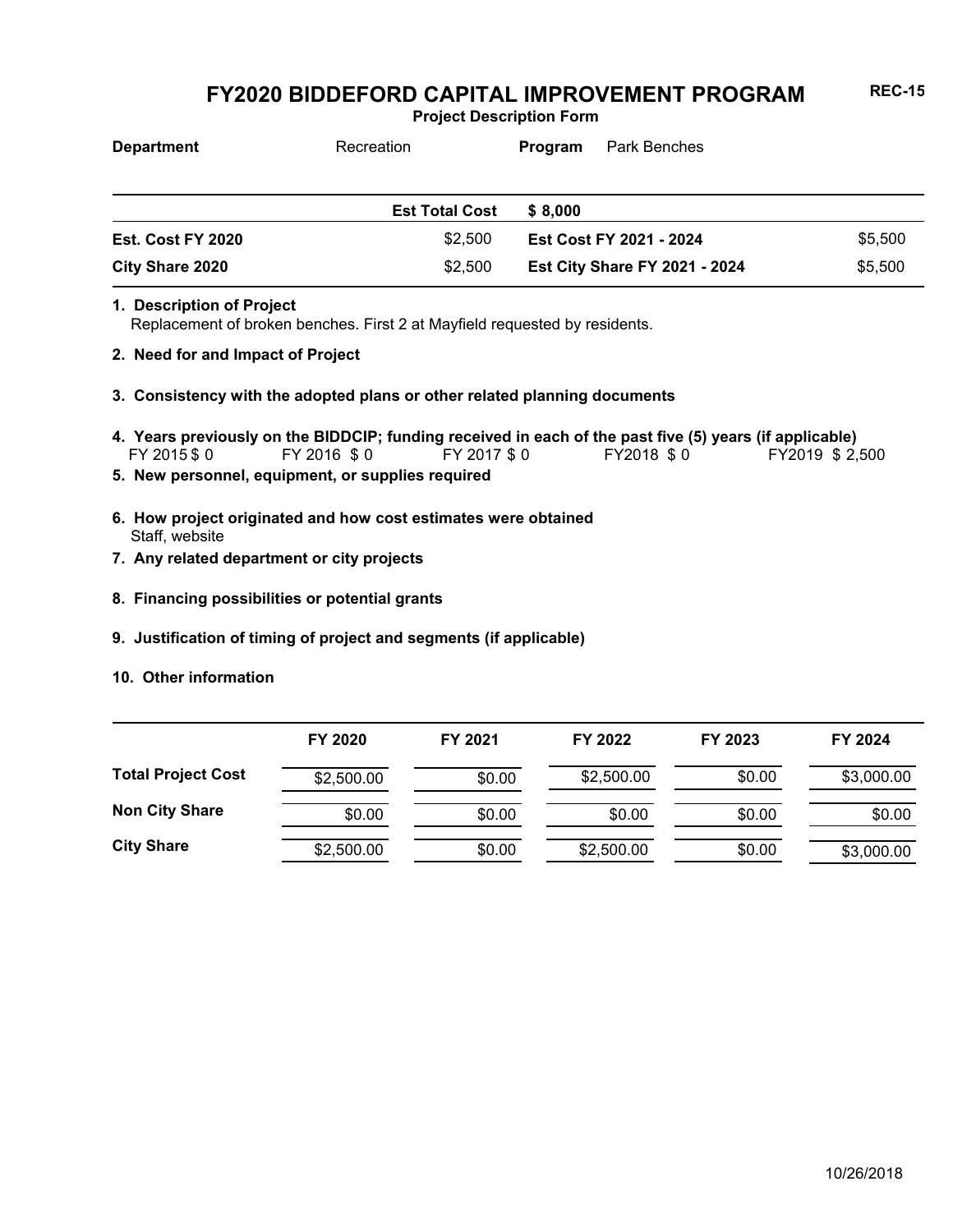**Project Description Form**

| <b>Department</b> | Recreation            | Park Fence Repairs<br>Program                    |  |
|-------------------|-----------------------|--------------------------------------------------|--|
|                   |                       |                                                  |  |
|                   | <b>Est Total Cost</b> | \$14,000                                         |  |
| Est. Cost FY 2020 | \$0                   | Est Cost FY 2021 - 2024                          |  |
| City Share 2020   | \$0                   | \$14,000<br><b>Est City Share FY 2021 - 2024</b> |  |

**1. Description of Project**

Clifford park fencing repairs near parking lot and tennis court, St Louis Field I interior fence, maintenance gate at Rotary Beach

- maintain facility for continued usage and appearance **2. Need for and Impact of Project**
- **3. Consistency with the adopted plans or other related planning documents**
- FY 2015 \$ 0 FY 2016 \$ 0 FY 2017 \$ 0 FY2018 \$ 0 FY2019 \$ 0 **4. Years previously on the BIDDCIP; funding received in each of the past five (5) years (if applicable)**
- **5. New personnel, equipment, or supplies required**
- Estimate only **6. How project originated and how cost estimates were obtained**
- **7. Any related department or city projects**
- **8. Financing possibilities or potential grants**
- **9. Justification of timing of project and segments (if applicable)**

#### **10. Other information**

4' & 6' sections chain link black coated mesh x 100', misc. fittings and ties

|                           | FY 2020 | FY 2021 | FY 2022 | FY 2023 | FY 2024     |
|---------------------------|---------|---------|---------|---------|-------------|
| <b>Total Project Cost</b> | \$0.00  | \$0.00  | \$0.00  | \$0.00  | \$14,000.00 |
| <b>Non City Share</b>     | \$0.00  | \$0.00  | \$0.00  | \$0.00  | \$0.00      |
| <b>City Share</b>         | \$0.00  | \$0.00  | \$0.00  | \$0.00  | \$14,000.00 |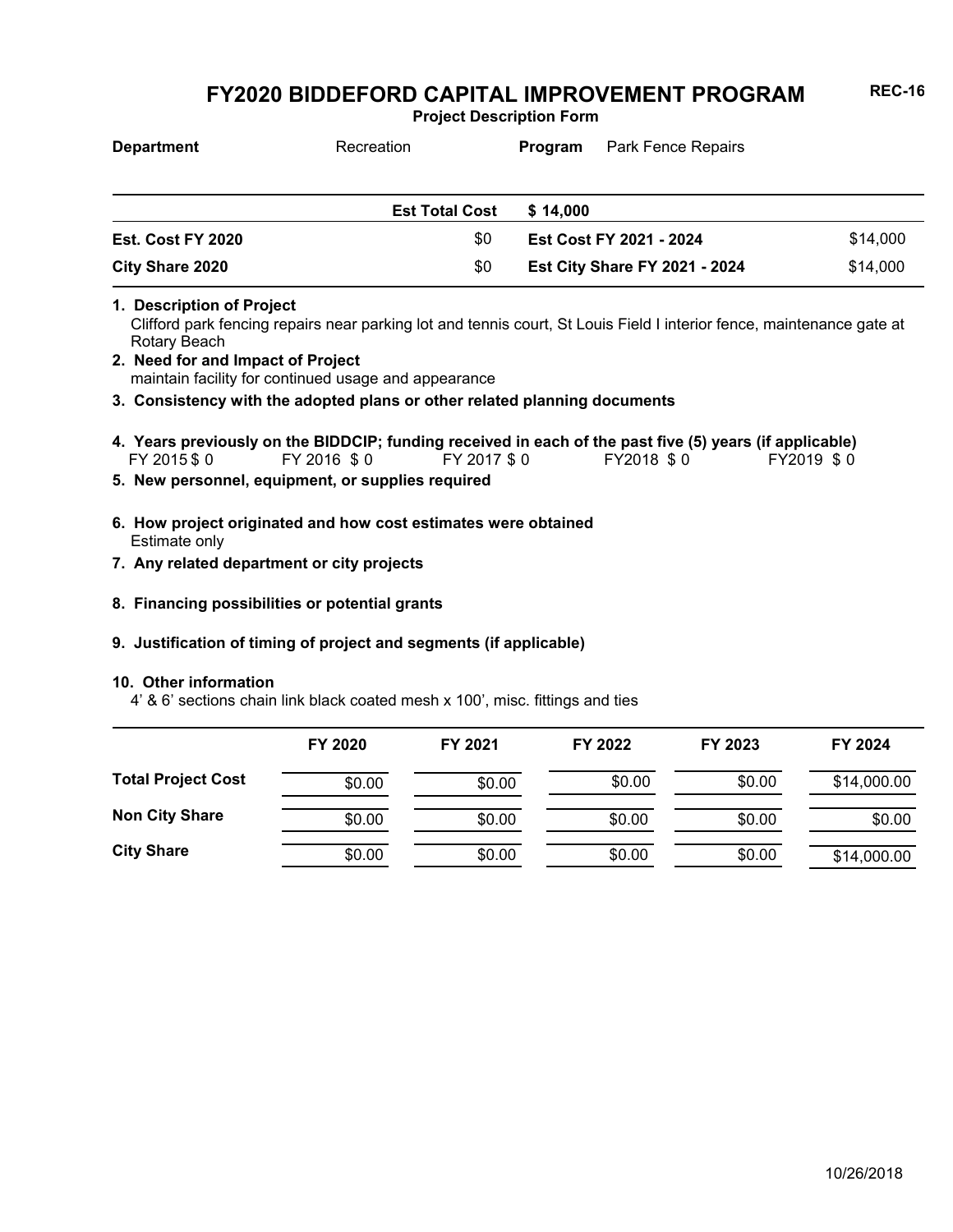**Project Description Form**

| <b>Department</b>                                              | Recreation                                                                                                                            | Program  | <b>Park Security Cameras</b>         |  |                  |
|----------------------------------------------------------------|---------------------------------------------------------------------------------------------------------------------------------------|----------|--------------------------------------|--|------------------|
|                                                                | <b>Est Total Cost</b>                                                                                                                 | \$15,000 |                                      |  |                  |
| Est. Cost FY 2020                                              | \$0                                                                                                                                   |          | Est Cost FY 2021 - 2024              |  | \$15,000         |
| City Share 2020                                                | \$0                                                                                                                                   |          | <b>Est City Share FY 2021 - 2024</b> |  |                  |
| 1. Description of Project<br><b>Security Cameras for Parks</b> |                                                                                                                                       |          |                                      |  |                  |
| 2. Need for and Impact of Project                              | Help reduce vandalism in Clifford and Rotary Parks.                                                                                   |          |                                      |  |                  |
|                                                                | 3. Consistency with the adopted plans or other related planning documents                                                             |          |                                      |  |                  |
| FY 2015 \$0                                                    | 4. Years previously on the BIDDCIP; funding received in each of the past five (5) years (if applicable)<br>FY 2016 \$0<br>FY 2017 \$0 |          | FY2018 \$0                           |  | FY2019 \$ 10,000 |
|                                                                | 5. New personnel, equipment, or supplies required                                                                                     |          |                                      |  |                  |
|                                                                |                                                                                                                                       |          |                                      |  |                  |

- **Staff 6. How project originated and how cost estimates were obtained**
- **7. Any related department or city projects**
- **8. Financing possibilities or potential grants**
- **9. Justification of timing of project and segments (if applicable)**
- **10. Other information**

|                           | FY 2020 | FY 2021     | FY 2022 | FY 2023 | FY 2024 |
|---------------------------|---------|-------------|---------|---------|---------|
| <b>Total Project Cost</b> | \$0.00  | \$15,000.00 | \$0.00  | \$0.00  | \$0.00  |
| <b>Non City Share</b>     | \$0.00  | \$0.00      | \$0.00  | \$0.00  | \$0.00  |
| <b>City Share</b>         | \$0.00  | \$15,000.00 | \$0.00  | \$0.00  | \$0.00  |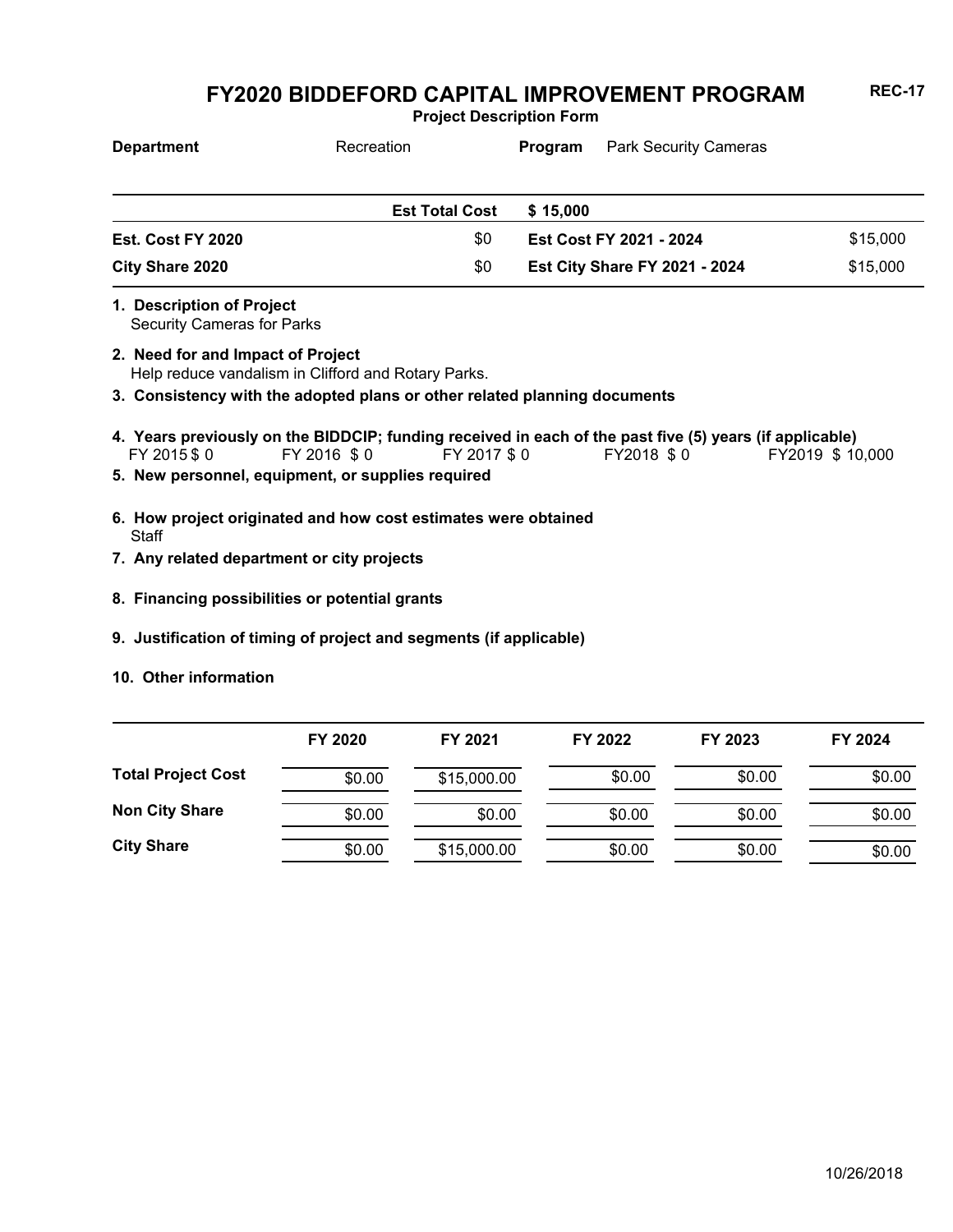**Project Description Form**

| <b>Department</b> | Recreation            | Program                              | <b>Park Shelters</b>    |          |
|-------------------|-----------------------|--------------------------------------|-------------------------|----------|
|                   |                       |                                      |                         |          |
|                   | <b>Est Total Cost</b> | \$18,000                             |                         |          |
| Est. Cost FY 2020 | \$6.000               |                                      | Est Cost FY 2021 - 2024 | \$12,000 |
| City Share 2020   | \$6,000               | <b>Est City Share FY 2021 - 2024</b> |                         | \$12,000 |

Park Shelters **1. Description of Project**

Added park amenity for shade. **2. Need for and Impact of Project**

**3. Consistency with the adopted plans or other related planning documents**

- FY 2015 \$ 0 FY 2016 \$ 0 FY 2017 \$ 0 FY2018 \$ 0 FY2019 \$ 0 **4. Years previously on the BIDDCIP; funding received in each of the past five (5) years (if applicable)**
- **5. New personnel, equipment, or supplies required**
- **Staff 6. How project originated and how cost estimates were obtained**
- **7. Any related department or city projects**
- **8. Financing possibilities or potential grants**
- **9. Justification of timing of project and segments (if applicable)**

#### **10. Other information**

Includes three shelters one at Mayfield, Clifford Park and at the Skatepark in Rotary Park. To be built by the COT.

|                           | FY 2020    | FY 2021 | FY 2022    | FY 2023 | FY 2024    |
|---------------------------|------------|---------|------------|---------|------------|
| <b>Total Project Cost</b> | \$6,000.00 | \$0.00  | \$6,000.00 | \$0.00  | \$6,000.00 |
| <b>Non City Share</b>     | \$0.00     | \$0.00  | \$0.00     | \$0.00  | \$0.00     |
| <b>City Share</b>         | \$6,000.00 | \$0.00  | \$6,000.00 | \$0.00  | \$6,000.00 |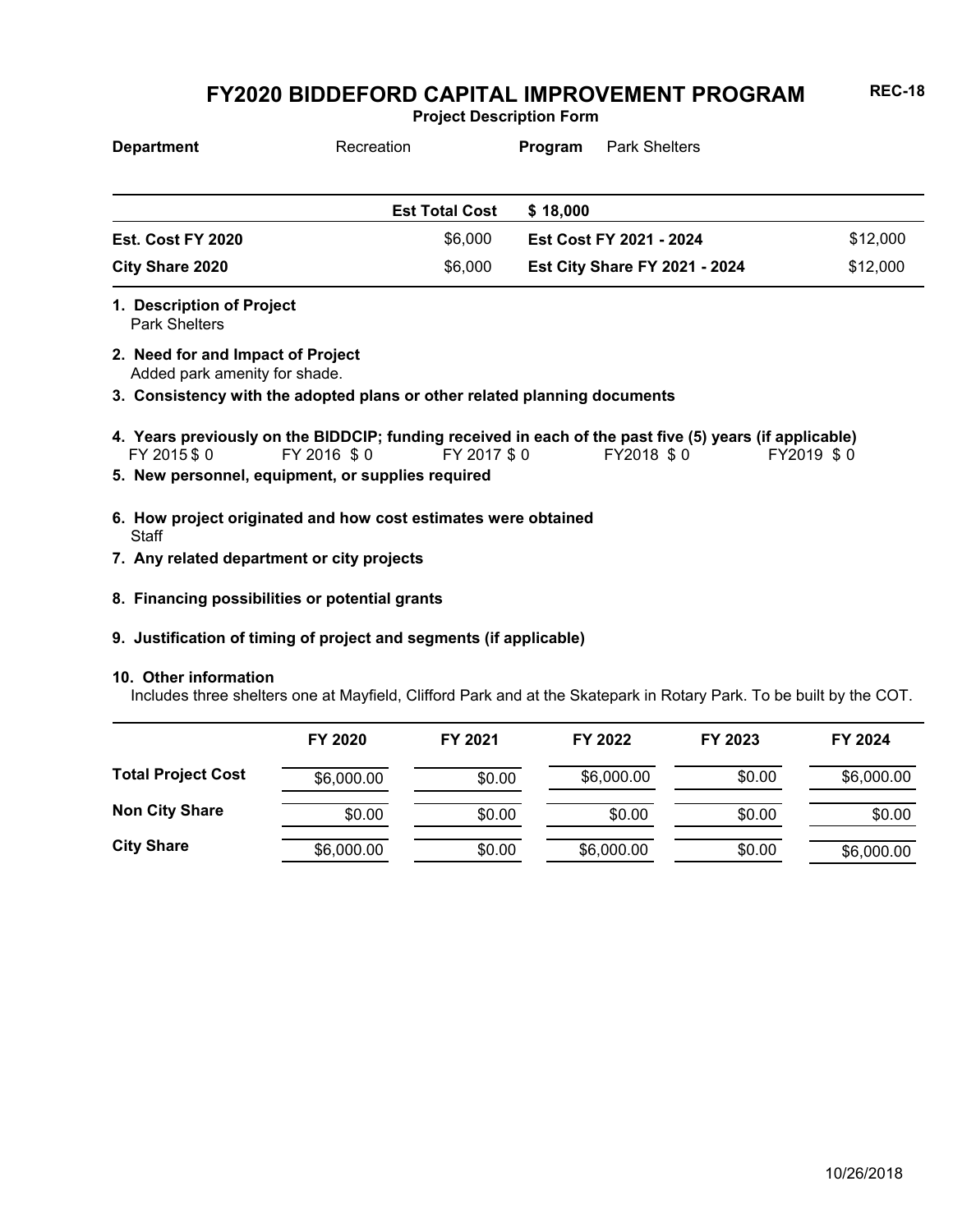**Project Description Form**

| <b>Department</b> | Recreation            | Park Signage (8)<br>Program |                                      |         |
|-------------------|-----------------------|-----------------------------|--------------------------------------|---------|
|                   |                       |                             |                                      |         |
|                   | <b>Est Total Cost</b> | \$ 8,000                    |                                      |         |
| Est. Cost FY 2020 | \$0                   |                             | Est Cost FY 2021 - 2024              | \$8,000 |
| City Share 2020   | \$0                   |                             | <b>Est City Share FY 2021 - 2024</b> | \$8,000 |

Upgrade park entrance signs. **1. Description of Project**

Improve the aesthetics of the parks. **2. Need for and Impact of Project**

**3. Consistency with the adopted plans or other related planning documents**

- \$ 0 \$ 0 \$ 0 \$ 0 \$ 4,000 **4. Years previously on the BIDDCIP; funding received in each of the past five (5) years (if applicable)** FY 2016 \$0
- Signs, post, concrete for installation. **5. New personnel, equipment, or supplies required**
- Recreation Commission, and staff observation of outdated signs, hand painted close to twenty years ago. Have been on the CIP list since 2006. Barco Park Products site. **6. How project originated and how cost estimates were obtained**
- **7. Any related department or city projects**
- **8. Financing possibilities or potential grants**

#### **9. Justification of timing of project and segments (if applicable)**

#### **10. Other information**

will cover Clifford, Mayfield, Doran, St. Louis, Mechanics, Pierson's Lane, Vines Landing, Park in the Pines.

|                           | FY 2020 | FY 2021    | FY 2022 | FY 2023 | FY 2024 |
|---------------------------|---------|------------|---------|---------|---------|
| <b>Total Project Cost</b> | \$0.00  | \$8,000.00 | \$0.00  | \$0.00  | \$0.00  |
| <b>Non City Share</b>     | \$0.00  | \$0.00     | \$0.00  | \$0.00  | \$0.00  |
| <b>City Share</b>         | \$0.00  | \$8,000.00 | \$0.00  | \$0.00  | \$0.00  |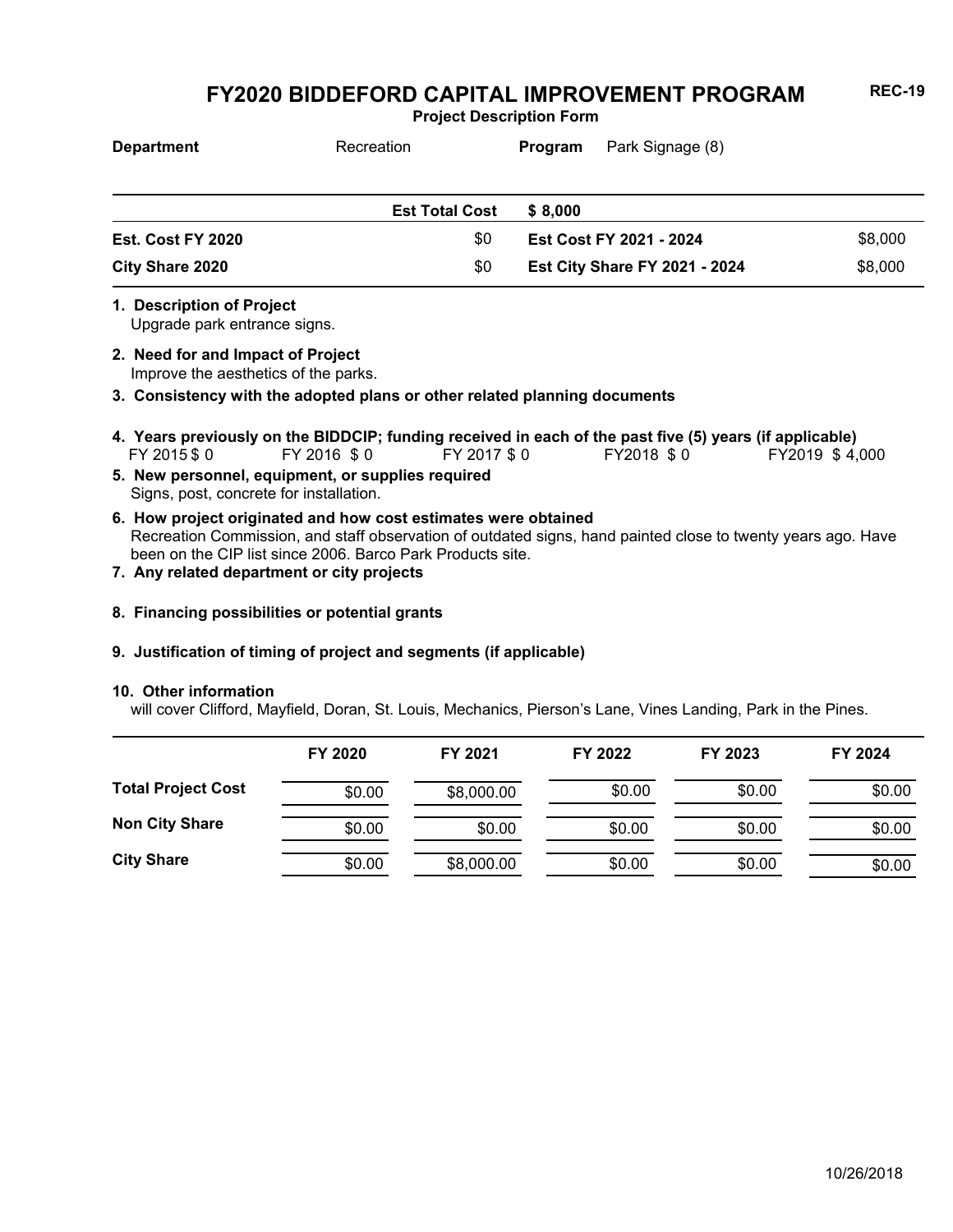**Project Description Form**

| <b>Department</b>      | Recreation            | Pierson's Lane Fence<br><b>Program</b> |          |
|------------------------|-----------------------|----------------------------------------|----------|
|                        |                       |                                        |          |
|                        | <b>Est Total Cost</b> | \$18,000                               |          |
| Est. Cost FY 2020      | \$0                   | Est Cost FY 2021 - 2024                | \$18,000 |
| <b>City Share 2020</b> | \$0                   | <b>Est City Share FY 2021 - 2024</b>   | \$18,000 |

**1. Description of Project**

Installation of stockade fencing.

Fencing purpose to help keep the playground clean and safe. **2. Need for and Impact of Project**

**3. Consistency with the adopted plans or other related planning documents**

- FY 2015 \$ 0 FY 2016 \$ 0 FY 2017 \$ 0 FY2018 \$ 0 FY2019 \$ 0 **4. Years previously on the BIDDCIP; funding received in each of the past five (5) years (if applicable)**
- Fencing **5. New personnel, equipment, or supplies required**
- Trash from neighboring building filters into the area helping to create unsanitary conditions in the playground. **6. How project originated and how cost estimates were obtained**
- **7. Any related department or city projects**
- **8. Financing possibilities or potential grants**

#### Project has been on the books for a few years in order to aid in keeping the playground clean in part because of the dumpster next door. **9. Justification of timing of project and segments (if applicable)**

**10. Other information**

|                           | FY 2020 | FY 2021 | FY 2022     | FY 2023 | FY 2024 |
|---------------------------|---------|---------|-------------|---------|---------|
| <b>Total Project Cost</b> | \$0.00  | \$0.00  | \$18,000.00 | \$0.00  | \$0.00  |
| <b>Non City Share</b>     | \$0.00  | \$0.00  | \$0.00      | \$0.00  | \$0.00  |
| <b>City Share</b>         | \$0.00  | \$0.00  | \$18,000.00 | \$0.00  | \$0.00  |

10/26/2018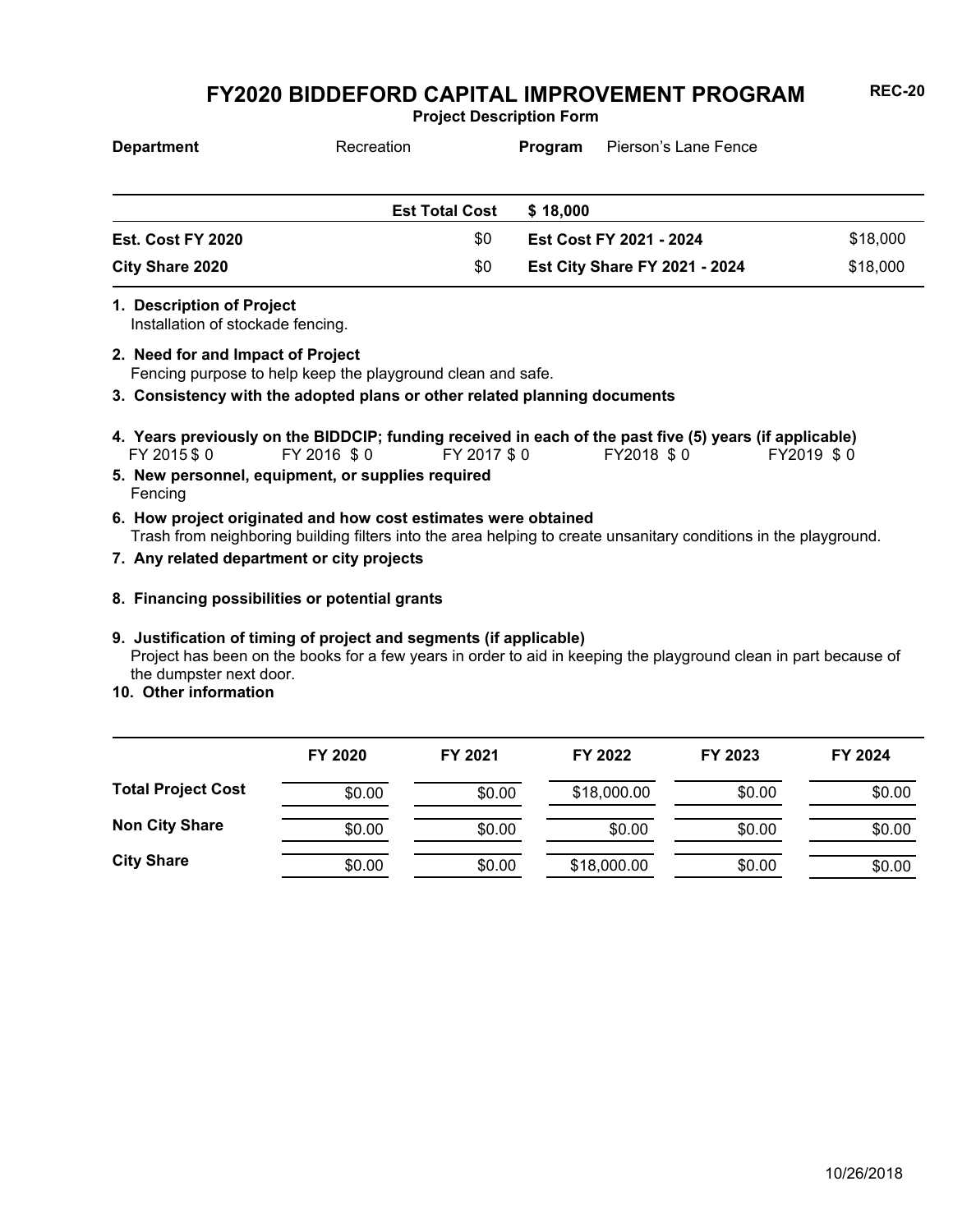**Project Description Form**

| <b>Department</b> | Recreation            | Pool Beach Ramp<br>Program           |     |
|-------------------|-----------------------|--------------------------------------|-----|
|                   | <b>Est Total Cost</b> | \$25,000                             |     |
| Est. Cost FY 2020 | \$25,000              | Est Cost FY 2021 - 2024              | \$0 |
| City Share 2020   | \$0                   | <b>Est City Share FY 2021 - 2024</b> | \$0 |

- Ramp improvements to the bathhouse. **1. Description of Project**
- Will address some additional ADA issues. **2. Need for and Impact of Project**
- **3. Consistency with the adopted plans or other related planning documents**
- FY 2015 \$ 0 FY 2016 \$ 0 FY 2017 \$ 0 FY2018 \$ 0 FY2019 \$ 0 **4. Years previously on the BIDDCIP; funding received in each of the past five (5) years (if applicable)**
- **5. New personnel, equipment, or supplies required**
- **6. How project originated and how cost estimates were obtained**
- **7. Any related department or city projects**
- Paid by Pool Beach Fund **8. Financing possibilities or potential grants**
- **9. Justification of timing of project and segments (if applicable)**
- **10. Other information**

|                           | FY 2020     | FY 2021 | FY 2022 | FY 2023 | FY 2024 |
|---------------------------|-------------|---------|---------|---------|---------|
| <b>Total Project Cost</b> | \$25,000.00 | \$0.00  | \$0.00  | \$0.00  | \$0.00  |
| <b>Non City Share</b>     | \$25,000.00 | \$0.00  | \$0.00  | \$0.00  | \$0.00  |
| <b>City Share</b>         | \$0.00      | \$0.00  | \$0.00  | \$0.00  | \$0.00  |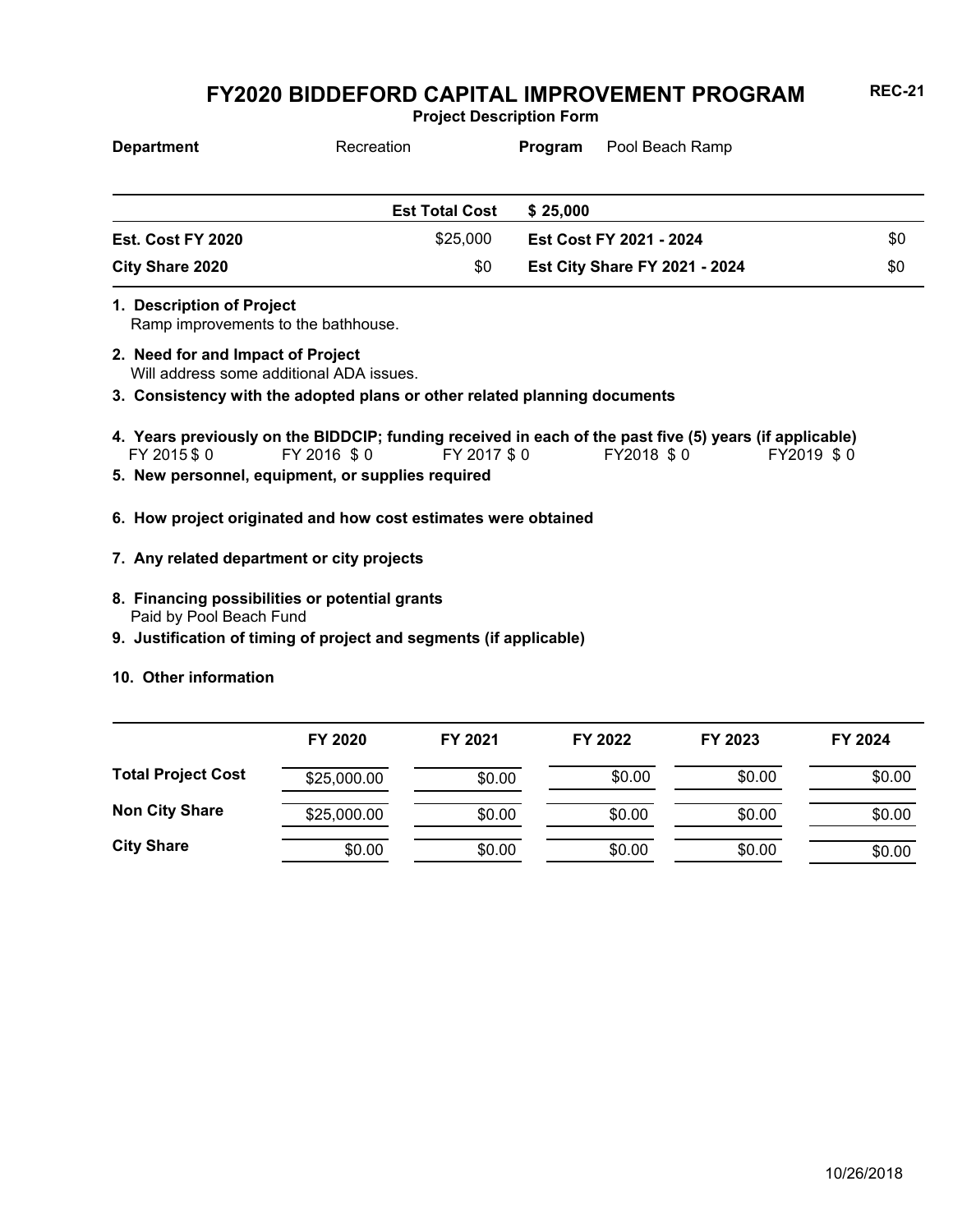**Project Description Form**

| <b>Department</b>                                                                  | Recreation                                                                | Portable Stage<br>Program            |         |
|------------------------------------------------------------------------------------|---------------------------------------------------------------------------|--------------------------------------|---------|
|                                                                                    | <b>Est Total Cost</b>                                                     | \$9,000                              |         |
| Est. Cost FY 2020                                                                  | \$0                                                                       | <b>Est Cost FY 2021 - 2024</b>       | \$9,000 |
| City Share 2020                                                                    | \$0                                                                       | <b>Est City Share FY 2021 - 2024</b> | \$9,000 |
| 1. Description of Project<br>Portable Stage                                        |                                                                           |                                      |         |
| 2. Need for and Impact of Project<br>Use for special events and park performances. |                                                                           |                                      |         |
|                                                                                    | 3. Consistency with the adopted plans or other related planning documents |                                      |         |

- FY 2015 \$ 0 FY 2016 \$ 0 FY 2017 \$ 0 FY2018 \$ 0 FY2019 \$ 0 **4. Years previously on the BIDDCIP; funding received in each of the past five (5) years (if applicable)**
- **5. New personnel, equipment, or supplies required**
- Recreation Commission. Website (Stagedrop). **6. How project originated and how cost estimates were obtained**
- **7. Any related department or city projects**
- **8. Financing possibilities or potential grants**
- **9. Justification of timing of project and segments (if applicable)**
- **10. Other information**
	- 8" x 12' Stage

|                           | FY 2020 | FY 2021    | FY 2022 | FY 2023 | FY 2024 |
|---------------------------|---------|------------|---------|---------|---------|
| <b>Total Project Cost</b> | \$0.00  | \$9,000.00 | \$0.00  | \$0.00  | \$0.00  |
| <b>Non City Share</b>     | \$0.00  | \$0.00     | \$0.00  | \$0.00  | \$0.00  |
| <b>City Share</b>         | \$0.00  | \$9,000.00 | \$0.00  | \$0.00  | \$0.00  |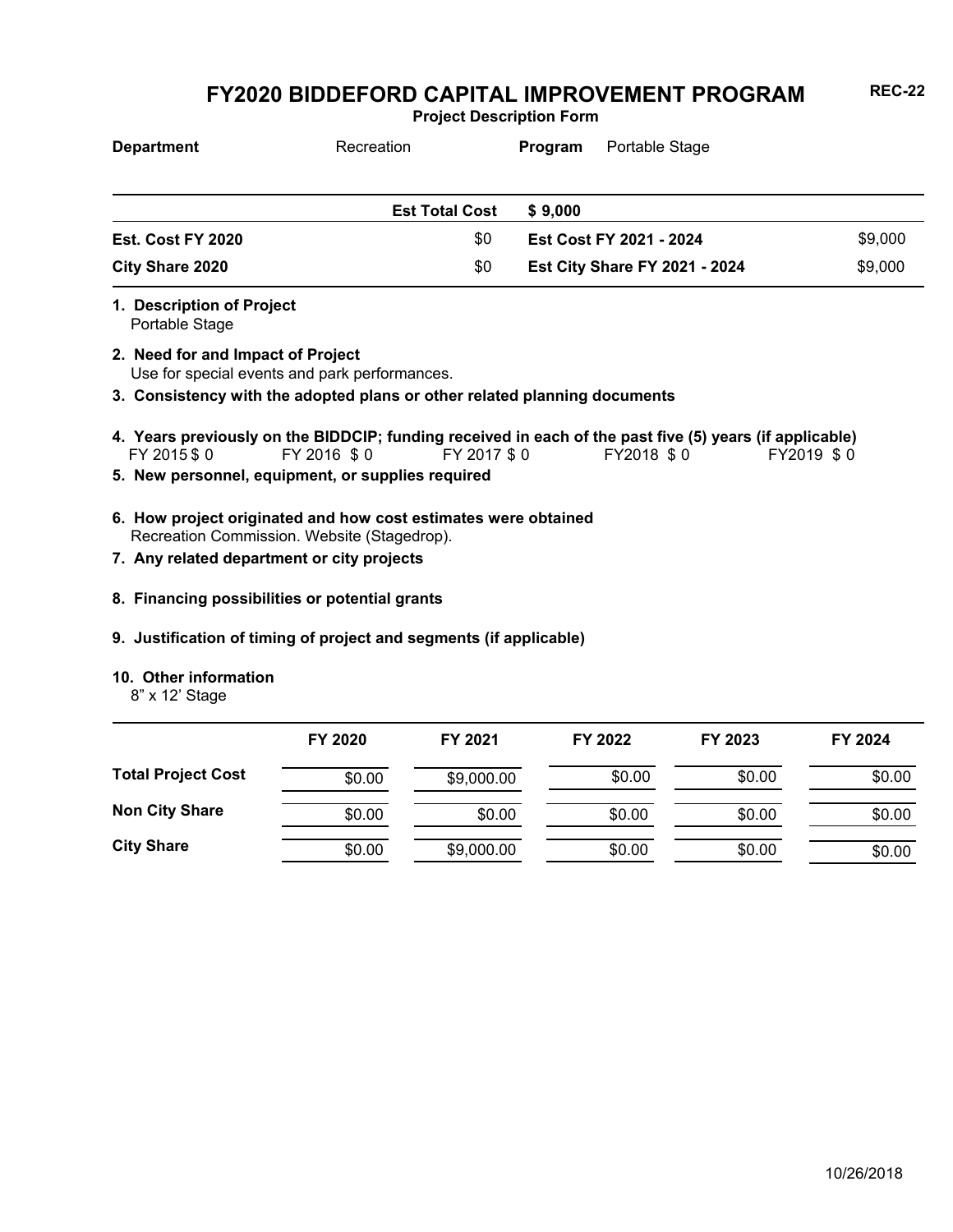**Project Description Form**

| <b>Department</b> | Recreation            | Program   | <b>Property Purchase Gagne</b>       |           |
|-------------------|-----------------------|-----------|--------------------------------------|-----------|
|                   |                       |           |                                      |           |
|                   | <b>Est Total Cost</b> | \$200,000 |                                      |           |
| Est. Cost FY 2020 | \$0                   |           | Est Cost FY 2021 - 2024              | \$200,000 |
| City Share 2020   | \$0                   |           | <b>Est City Share FY 2021 - 2024</b> | \$150,000 |

**1. Description of Project**

Purchase of Gagne Property

- To tie the two city pieces into one cohesive park to be enjoyed by the citizens of Biddeford and their guest. **2. Need for and Impact of Project**
- 2006 Recreation CIP **3. Consistency with the adopted plans or other related planning documents**
- FY 2015 \$ 0 FY 2016 \$ 0 FY 2017 \$ 0 FY2018 \$ 0 FY2019 \$ 0 **4. Years previously on the BIDDCIP; funding received in each of the past five (5) years (if applicable)**
- **5. New personnel, equipment, or supplies required**
- Staff est. **6. How project originated and how cost estimates were obtained**
- **7. Any related department or city projects**
- Funds requested are to leveraged to secure grant funding to purchase and develop the property. **8. Financing possibilities or potential grants**
- **9. Justification of timing of project and segments (if applicable)**
- **10. Other information**

|                           | FY 2020 | FY 2021 | FY 2022 | FY 2023 | FY 2024      |
|---------------------------|---------|---------|---------|---------|--------------|
| <b>Total Project Cost</b> | \$0.00  | \$0.00  | \$0.00  | \$0.00  | \$200,000.00 |
| <b>Non City Share</b>     | \$0.00  | \$0.00  | \$0.00  | \$0.00  | \$50,000.00  |
| <b>City Share</b>         | \$0.00  | \$0.00  | \$0.00  | \$0.00  | \$150,000.00 |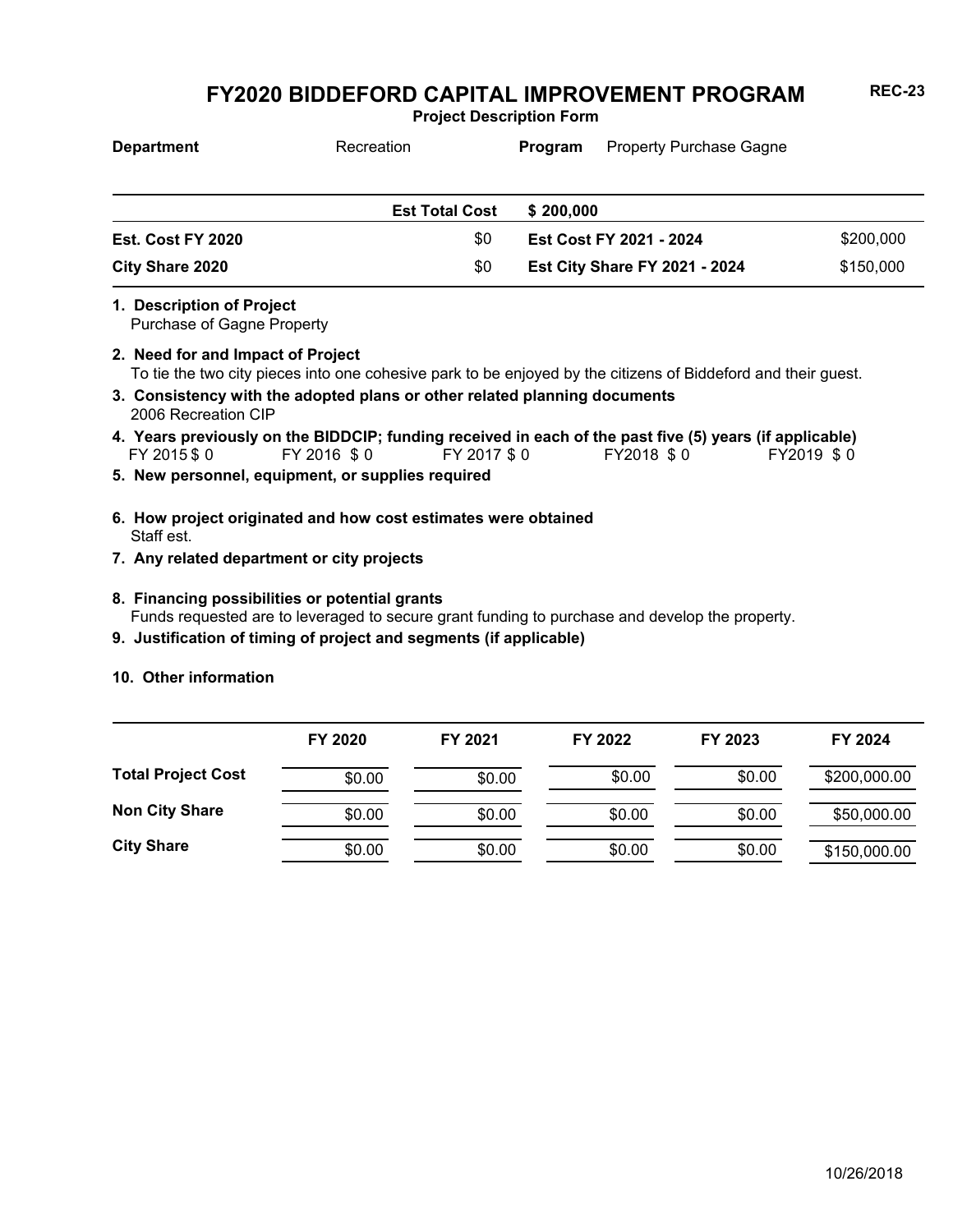**Project Description Form**

| <b>Department</b>      | Recreation            | <b>Program</b> | Rotary Park Master Plan Implementation |             |
|------------------------|-----------------------|----------------|----------------------------------------|-------------|
|                        | <b>Est Total Cost</b> | \$1,319,732    |                                        |             |
| Est. Cost FY 2020      | \$100.000             |                | Est Cost FY 2021 - 2024                | \$1,219,732 |
| <b>City Share 2020</b> | \$100,000             |                | <b>Est City Share FY 2021 - 2024</b>   | \$1,219,732 |

#### **1. Description of Project**

Construction of day camp shelter, multi use fields, trails and parking lots.

**2. Need for and Impact of Project**

To increase field availability to support community sports and improve trails for the public.

- Master Plan has six itemized projects that include field development and parking. They are listed in order of priority from 2009. **3. Consistency with the adopted plans or other related planning documents**
- FY 2015 \$ 0 FY 2016 \$ 0 FY 2017 \$ 0 FY2018 \$ 0 FY2019 \$ 0 **4. Years previously on the BIDDCIP; funding received in each of the past five (5) years (if applicable)**
- May be additional equipment and personnel for public works to maintain he grounds. **5. New personnel, equipment, or supplies required**
- information from the 2009 Master Plan, average of 1% per year since has been added to the cost for inflation. **6. How project originated and how cost estimates were obtained**
- One item has been completed, the dog park. This was done with donated funds and materials and is maintained and managed by volunteers with support from the Recreation Department. **7. Any related department or city projects**
- LWCF, Maine Trails Funding Program, Pavilion cost would be offset by Impact Fees previously collected and program fees total 33,000. Would look to have the Pavilion constructed by the COT. **8. Financing possibilities or potential grants**

#### **9. Justification of timing of project and segments (if applicable)**

Camp shelter is needed in order to continue to hold this program at this location. Previous years we have invested in canopies that have continually been destroyed by vandals.

**10. Other information**

Total project is laid out in six areas of the park. Year one priority to construct a pavilion to accommodate day camp program and allow for group rentals. Year two engineering and construction plans developed for remainder of projects.

|                           | FY 2020      | FY 2021      | FY 2022      | FY 2023      | FY 2024      |
|---------------------------|--------------|--------------|--------------|--------------|--------------|
| <b>Total Project Cost</b> | \$100,000.00 | \$426,944.00 | \$306,988.00 | \$129,148.00 | \$356,652.00 |
| <b>Non City Share</b>     | \$0.00       | \$0.00       | \$0.00       | \$0.00       | \$0.00       |
| <b>City Share</b>         | \$100,000.00 | \$426,944.00 | \$306,988.00 | \$129,148.00 | \$356,652.00 |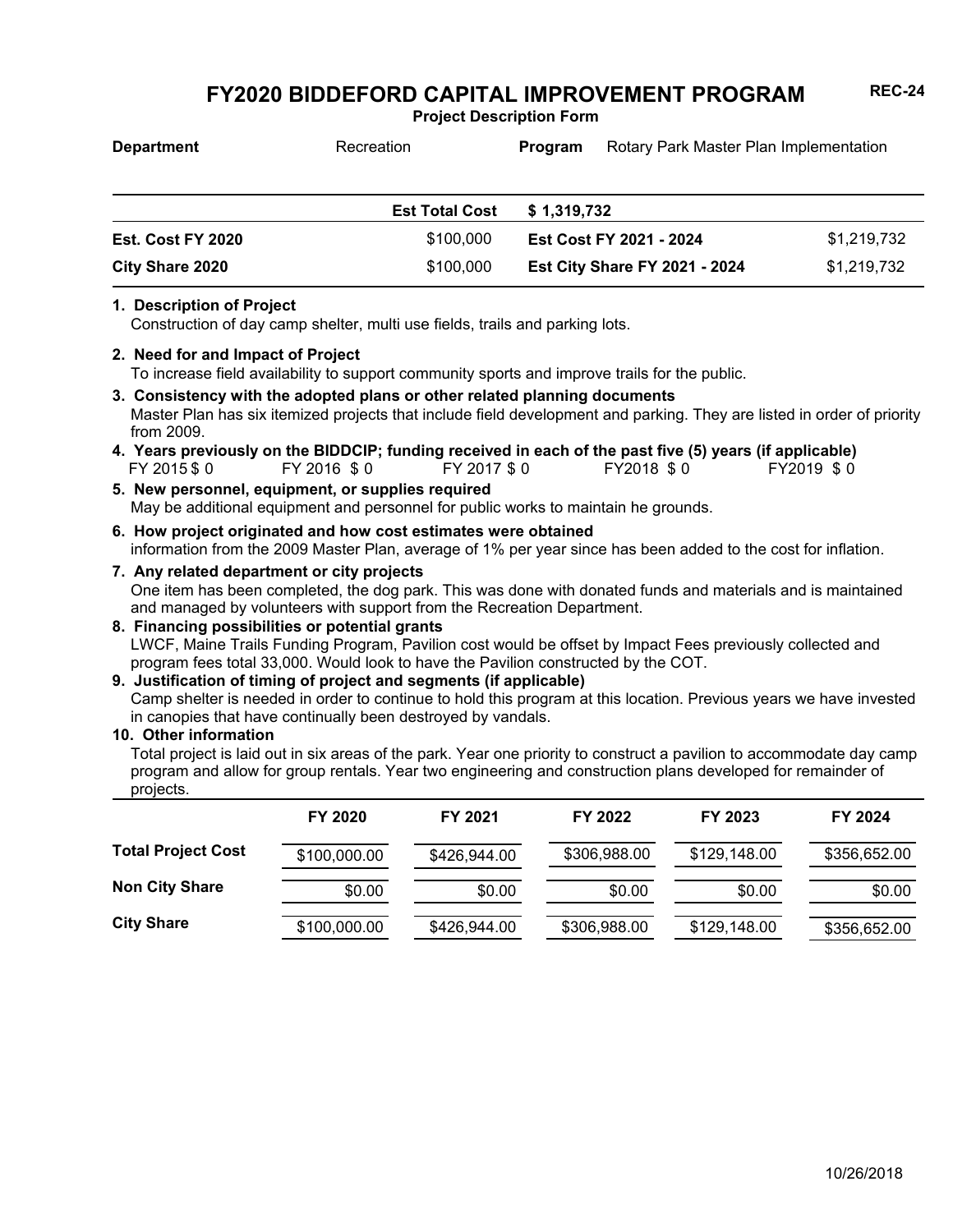**Project Description Form**

| <b>Department</b>                                      | Recreation                                                                | Program<br>Rotary Park Gazebo                                                                                         |            |
|--------------------------------------------------------|---------------------------------------------------------------------------|-----------------------------------------------------------------------------------------------------------------------|------------|
|                                                        | <b>Est Total Cost</b>                                                     | \$18,000                                                                                                              |            |
| Est. Cost FY 2020                                      | \$0                                                                       | Est Cost FY 2021 - 2024                                                                                               | \$18,000   |
| <b>City Share 2020</b>                                 | \$0                                                                       | <b>Est City Share FY 2021 - 2024</b>                                                                                  | \$0        |
| 1. Description of Project<br>Gazebo within Rotary Park |                                                                           |                                                                                                                       |            |
| 2. Need for and Impact of Project                      | Attractive amenity for the park landscape                                 |                                                                                                                       |            |
|                                                        | 3. Consistency with the adopted plans or other related planning documents |                                                                                                                       |            |
| FY 2015 \$ 0                                           | FY 2016 \$0<br>FY 2017 \$0                                                | 4. Years previously on the BIDDCIP; funding received in each of the past five (5) years (if applicable)<br>FY2018 \$0 | FY2019 \$0 |
|                                                        | 5. New personnel, equipment, or supplies required                         |                                                                                                                       |            |
| Internal estimate of materials                         | 6. How project originated and how cost estimates were obtained            |                                                                                                                       |            |
|                                                        | 7. Any related department or city projects                                |                                                                                                                       |            |
| Would look to use COT to construct.                    | 8. Financing possibilities or potential grants                            |                                                                                                                       |            |
|                                                        | 9. Justification of timing of project and segments (if applicable)        |                                                                                                                       |            |
| 10. Other information                                  |                                                                           |                                                                                                                       |            |

|                           | FY 2020 | FY 2021 | FY 2022 | FY 2023 | FY 2024     |
|---------------------------|---------|---------|---------|---------|-------------|
| <b>Total Project Cost</b> | \$0.00  | \$0.00  | \$0.00  | \$0.00  | \$18,000.00 |
| <b>Non City Share</b>     | \$0.00  | \$0.00  | \$0.00  | \$0.00  | \$18,000.00 |
| <b>City Share</b>         | \$0.00  | \$0.00  | \$0.00  | \$0.00  | \$0.00      |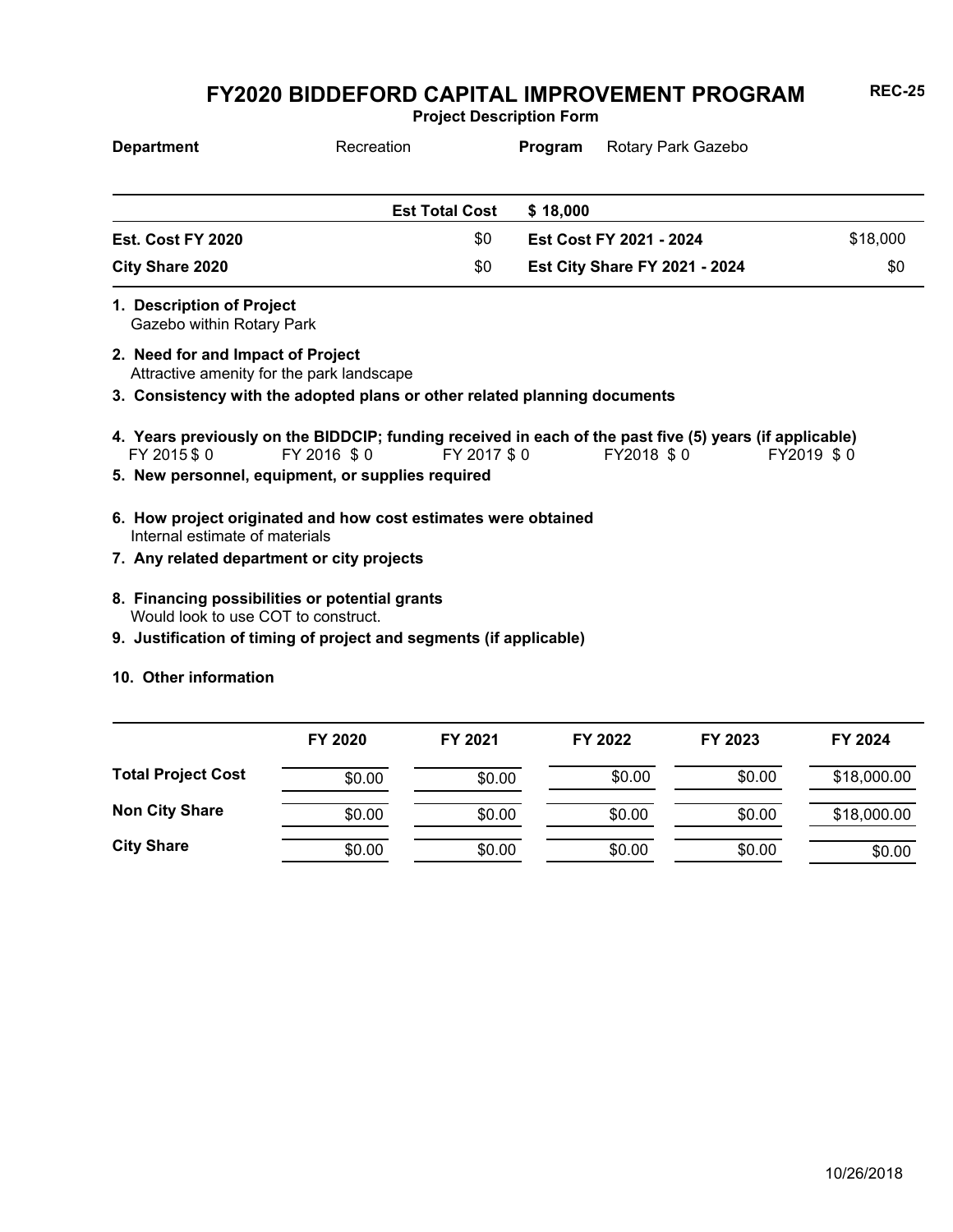**Project Description Form**

| <b>Department</b>                                                   | Recreation                                                                                                             |             | Program  | Rotary Park Pump Track               |            |
|---------------------------------------------------------------------|------------------------------------------------------------------------------------------------------------------------|-------------|----------|--------------------------------------|------------|
|                                                                     | <b>Est Total Cost</b>                                                                                                  |             | \$15,000 |                                      |            |
| Est. Cost FY 2020                                                   |                                                                                                                        | \$0         |          | Est Cost FY 2021 - 2024              | \$15,000   |
| <b>City Share 2020</b>                                              |                                                                                                                        | \$0         |          | <b>Est City Share FY 2021 - 2024</b> | \$15,000   |
| 1. Description of Project<br>Pump Bicycle Track                     |                                                                                                                        |             |          |                                      |            |
| 2. Need for and Impact of Project<br><b>Amenity for Rotary Park</b> |                                                                                                                        |             |          |                                      |            |
|                                                                     | 3. Consistency with the adopted plans or other related planning documents                                              |             |          |                                      |            |
| FY 2015 \$0                                                         | 4. Years previously on the BIDDCIP; funding received in each of the past five (5) years (if applicable)<br>FY 2016 \$0 | FY 2017 \$0 |          | FY2018 \$0                           | FY2019 \$0 |
|                                                                     | 5. New personnel, equipment, or supplies required                                                                      |             |          |                                      |            |
| Internal estimate                                                   | 6. How project originated and how cost estimates were obtained                                                         |             |          |                                      |            |
| 7. Any related department or city projects                          |                                                                                                                        |             |          |                                      |            |
|                                                                     | 8. Financing possibilities or potential grants                                                                         |             |          |                                      |            |
|                                                                     | 9. Justification of timing of project and segments (if applicable)                                                     |             |          |                                      |            |

**10. Other information**

|                           | FY 2020 | FY 2021 | FY 2022 | FY 2023 | FY 2024     |
|---------------------------|---------|---------|---------|---------|-------------|
| <b>Total Project Cost</b> | \$0.00  | \$0.00  | \$0.00  | \$0.00  | \$15,000.00 |
| <b>Non City Share</b>     | \$0.00  | \$0.00  | \$0.00  | \$0.00  | \$0.00      |
| <b>City Share</b>         | \$0.00  | \$0.00  | \$0.00  | \$0.00  | \$15,000.00 |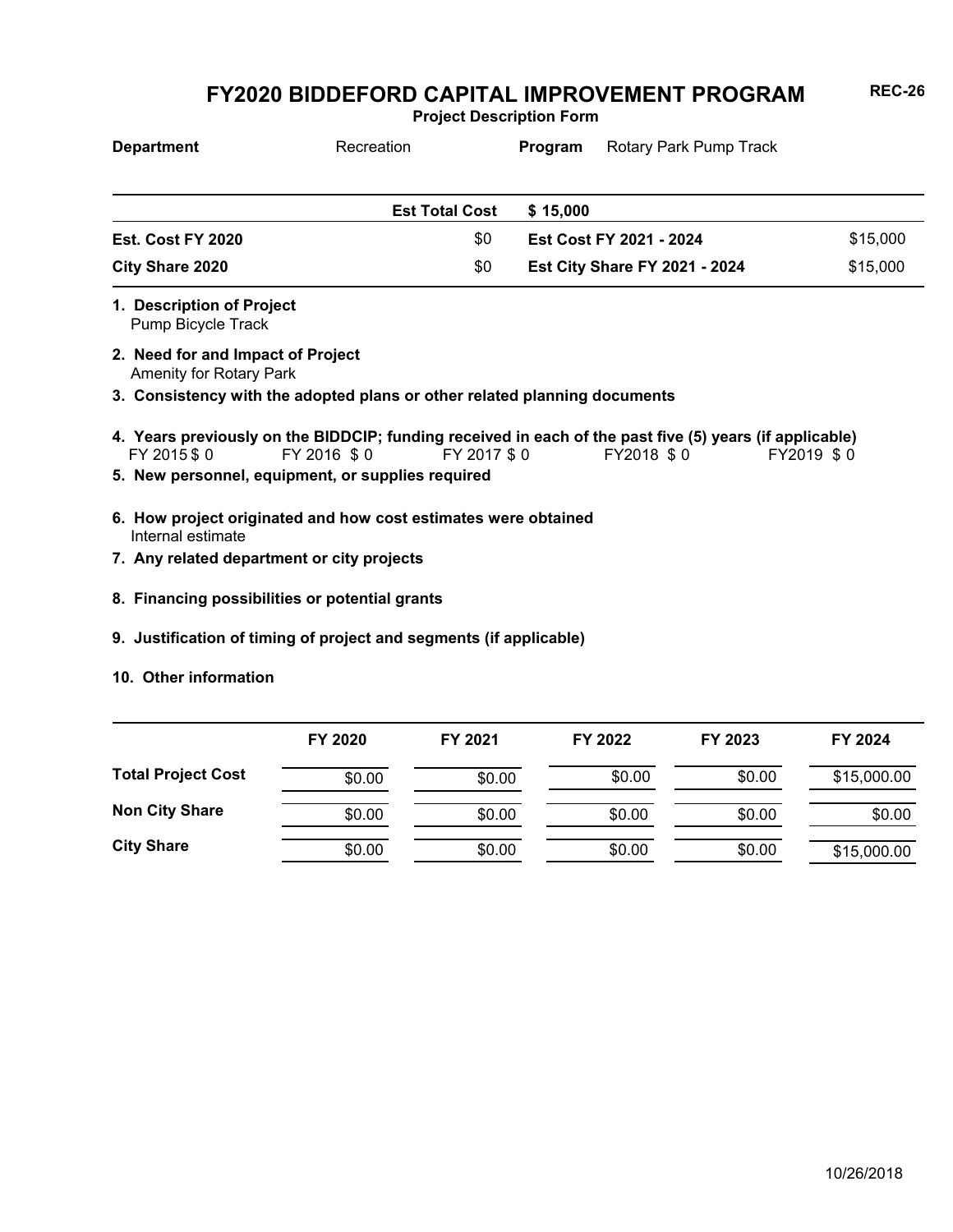**Project Description Form**

| <b>Department</b>         | Recreation            | Program | <b>Rotary Park Volleyball Poles</b>  |         |
|---------------------------|-----------------------|---------|--------------------------------------|---------|
|                           | <b>Est Total Cost</b> | \$2.500 |                                      |         |
| Est. Cost FY 2020         | \$0                   |         | Est Cost FY 2021 - 2024              | \$2,500 |
| City Share 2020           | \$0                   |         | <b>Est City Share FY 2021 - 2024</b> | \$2,500 |
| 1. Description of Project |                       |         |                                      |         |

install 2 permanent outdoor volleyball poles

- replace aging equipment **2. Need for and Impact of Project**
- **3. Consistency with the adopted plans or other related planning documents**
- FY 2015 \$ 0 FY 2016 \$ 0 FY 2017 \$ 0 FY2018 \$ 0 FY2019 \$ 0 **4. Years previously on the BIDDCIP; funding received in each of the past five (5) years (if applicable)**
- **5. New personnel, equipment, or supplies required**
- Estimate only **6. How project originated and how cost estimates were obtained**
- **7. Any related department or city projects**
- **8. Financing possibilities or potential grants**
- **9. Justification of timing of project and segments (if applicable)**
- **10. Other information**

|                           | FY 2020 | FY 2021 | FY 2022 | FY 2023    | FY 2024 |
|---------------------------|---------|---------|---------|------------|---------|
| <b>Total Project Cost</b> | \$0.00  | \$0.00  | \$0.00  | \$2,500.00 | \$0.00  |
| <b>Non City Share</b>     | \$0.00  | \$0.00  | \$0.00  | \$0.00     | \$0.00  |
| <b>City Share</b>         | \$0.00  | \$0.00  | \$0.00  | \$2,500.00 | \$0.00  |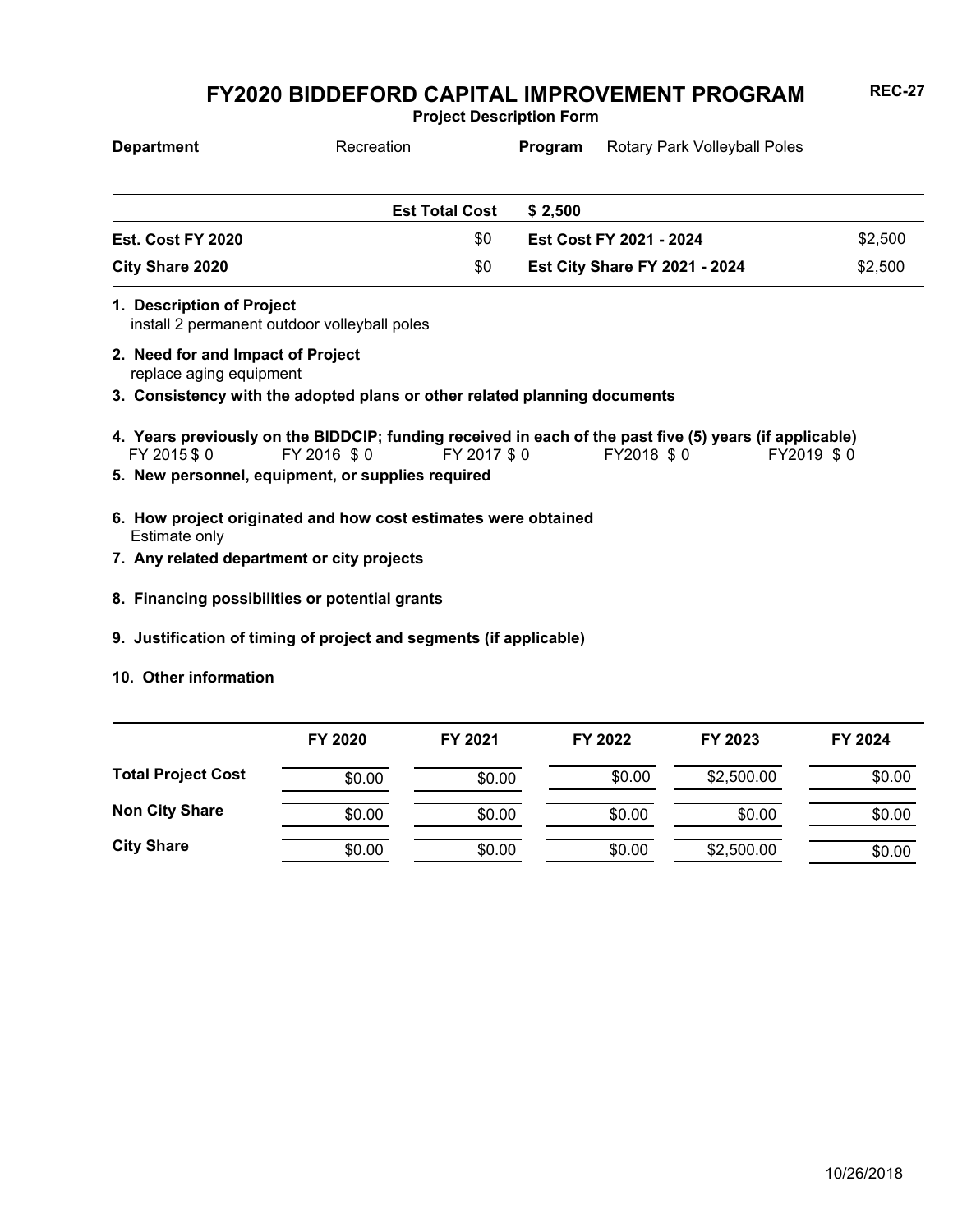**Project Description Form**

| <b>Department</b> | Recreation            | Program  | Rotary Park Invasive Species Pilot Project |     |
|-------------------|-----------------------|----------|--------------------------------------------|-----|
|                   | <b>Est Total Cost</b> | \$50,000 |                                            |     |
| Est. Cost FY 2020 | \$50,000              |          | <b>Est Cost FY 2021 - 2024</b>             | \$0 |
| City Share 2020   | \$50,000              |          | <b>Est City Share FY 2021 - 2024</b>       | \$0 |

#### **1. Description of Project**

Removal if invasive plant species taking over Rotary Park grounds

- Fall of 2015 Report generated by Bar Mills Ecological **2. Need for and Impact of Project**
- **3. Consistency with the adopted plans or other related planning documents**
- FY 2015 \$ 0 FY 2016 \$ 0 FY 2017 \$ 0 FY2018 \$ 0 FY2019 \$ 0 **4. Years previously on the BIDDCIP; funding received in each of the past five (5) years (if applicable)**
- **5. New personnel, equipment, or supplies required**
- Fall 2015 Report **6. How project originated and how cost estimates were obtained**
- **7. Any related department or city projects**
- **8. Financing possibilities or potential grants**

#### **9. Justification of timing of project and segments (if applicable)**

The sooner this is addressed the greater the opportunity to reduce the spread of a variety of invasive within the 72 acre park

**10. Other information**

|                           | FY 2020     | FY 2021 | FY 2022 | FY 2023 | FY 2024 |
|---------------------------|-------------|---------|---------|---------|---------|
| <b>Total Project Cost</b> | \$50,000.00 | \$0.00  | \$0.00  | \$0.00  | \$0.00  |
| <b>Non City Share</b>     | \$0.00      | \$0.00  | \$0.00  | \$0.00  | \$0.00  |
| <b>City Share</b>         | \$50,000.00 | \$0.00  | \$0.00  | \$0.00  | \$0.00  |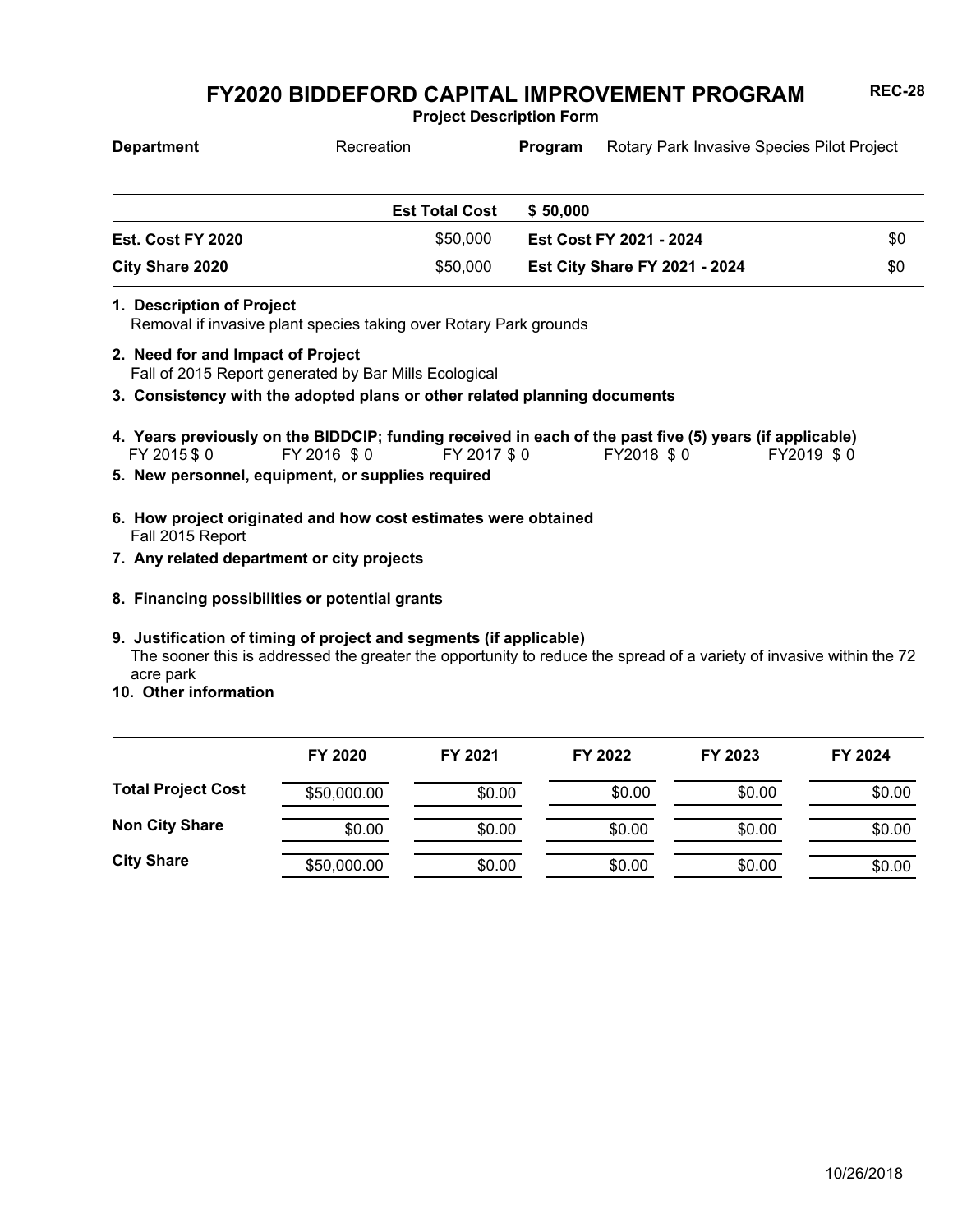**Project Description Form**

| <b>Department</b>      | Recreation            | Rotary Maintenance Shed<br>Program   |          |
|------------------------|-----------------------|--------------------------------------|----------|
|                        | <b>Est Total Cost</b> | \$18,000                             |          |
| Est. Cost FY 2020      | \$0                   | Est Cost FY 2021 - 2024              | \$18,000 |
| \$0<br>City Share 2020 |                       | <b>Est City Share FY 2021 - 2024</b> | \$18,000 |
|                        |                       |                                      |          |

Maintenance-Storage shed Rotary Park **1. Description of Project**

- To service both Rotary Park and Doran Field **2. Need for and Impact of Project**
- **3. Consistency with the adopted plans or other related planning documents**
- FY 2015 \$ 0 FY 2016 \$ 0 FY 2017 \$ 0 FY2018 \$ 0 FY2019 \$ 0 **4. Years previously on the BIDDCIP; funding received in each of the past five (5) years (if applicable)**
- **5. New personnel, equipment, or supplies required**
- Work to be done by COT **6. How project originated and how cost estimates were obtained**
- **7. Any related department or city projects**
- **8. Financing possibilities or potential grants**
- **9. Justification of timing of project and segments (if applicable)**
- **10. Other information**

|                           | FY 2020 | FY 2021     | FY 2022 | FY 2023 | FY 2024 |
|---------------------------|---------|-------------|---------|---------|---------|
| <b>Total Project Cost</b> | \$0.00  | \$18,000.00 | \$0.00  | \$0.00  | \$0.00  |
| <b>Non City Share</b>     | \$0.00  | \$0.00      | \$0.00  | \$0.00  | \$0.00  |
| <b>City Share</b>         | \$0.00  | \$18,000.00 | \$0.00  | \$0.00  | \$0.00  |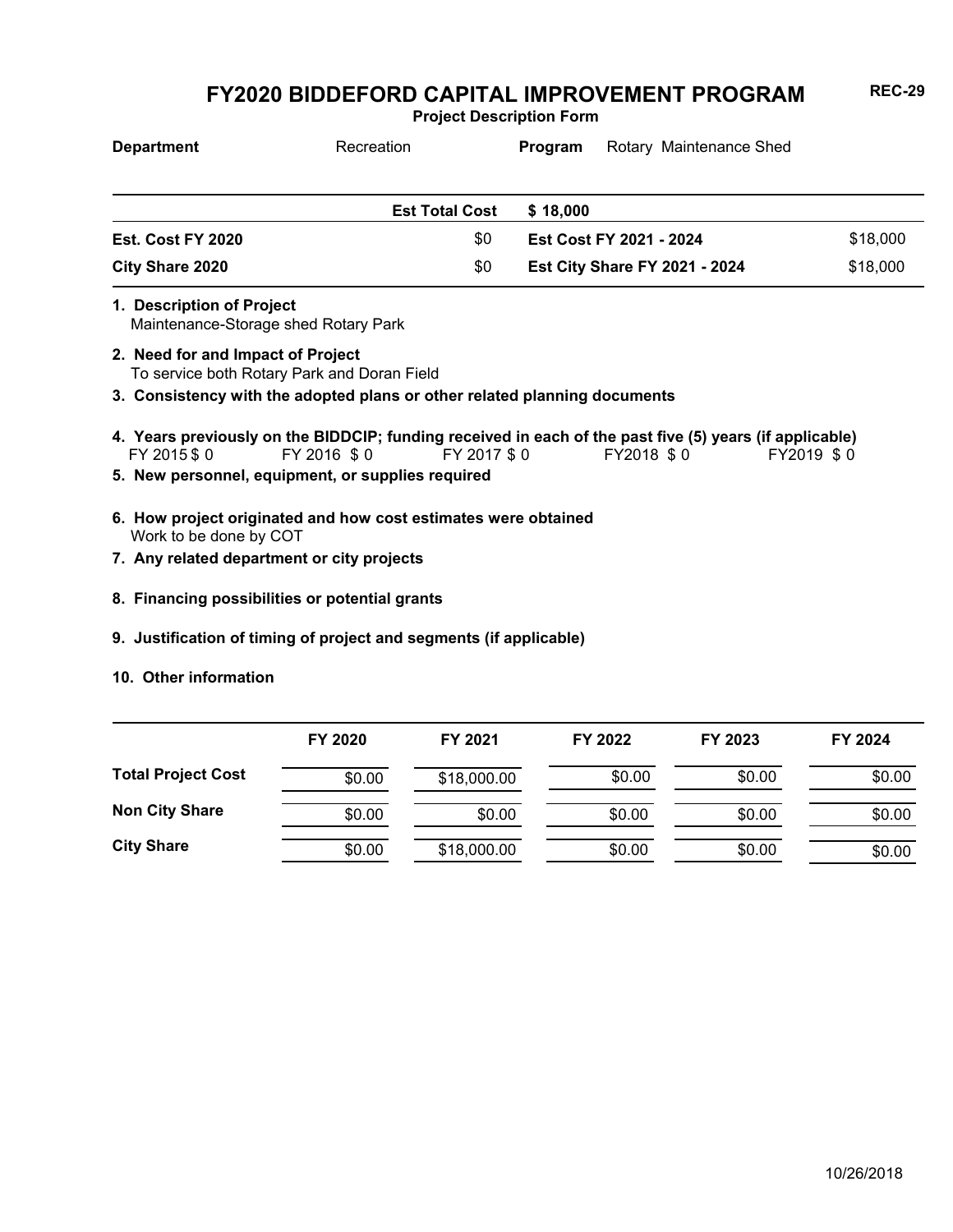**Project Description Form**

| <b>Department</b>        | Recreation            | <b>Program</b> | Safety Bleachers with Concrete Pads  |          |  |
|--------------------------|-----------------------|----------------|--------------------------------------|----------|--|
|                          | <b>Est Total Cost</b> | \$68,000       |                                      |          |  |
| <b>Est. Cost FY 2020</b> | \$22,000              |                | <b>Est Cost FY 2021 - 2024</b>       | \$46,000 |  |
| <b>City Share 2020</b>   | \$22,000              |                | <b>Est City Share FY 2021 - 2024</b> | \$46,000 |  |

#### **1. Description of Project**

bleachers with safety fencing, install 4 cement bases for safety bleachers at St Louis Field II and Martel Field

- Update aging units and increase safety **2. Need for and Impact of Project**
- **3. Consistency with the adopted plans or other related planning documents**
- FY 2015 \$ 0 FY 2016 \$ 0 FY 2017 \$ 0 FY2018 \$ 0 FY2019 \$ 0 **4. Years previously on the BIDDCIP; funding received in each of the past five (5) years (if applicable)**
- Bleachers seats 50 per unit 5 Row Bleachers **5. New personnel, equipment, or supplies required**
- Staff, BSN site **6. How project originated and how cost estimates were obtained**
- **7. Any related department or city projects**
- **8. Financing possibilities or potential grants**

#### **9. Justification of timing of project and segments (if applicable)**

#### **10. Other information**

4 Units proposed seat (Martel Field, St Louis II, 3 units at St Louis Field I)

|                           | FY 2020     | FY 2021     | FY 2022     | FY 2023 | FY 2024 |
|---------------------------|-------------|-------------|-------------|---------|---------|
| <b>Total Project Cost</b> | \$22,000.00 | \$24,000.00 | \$22,000.00 | \$0.00  | \$0.00  |
| <b>Non City Share</b>     | \$0.00      | \$0.00      | \$0.00      | \$0.00  | \$0.00  |
| <b>City Share</b>         | \$22,000.00 | \$24,000.00 | \$22,000.00 | \$0.00  | \$0.00  |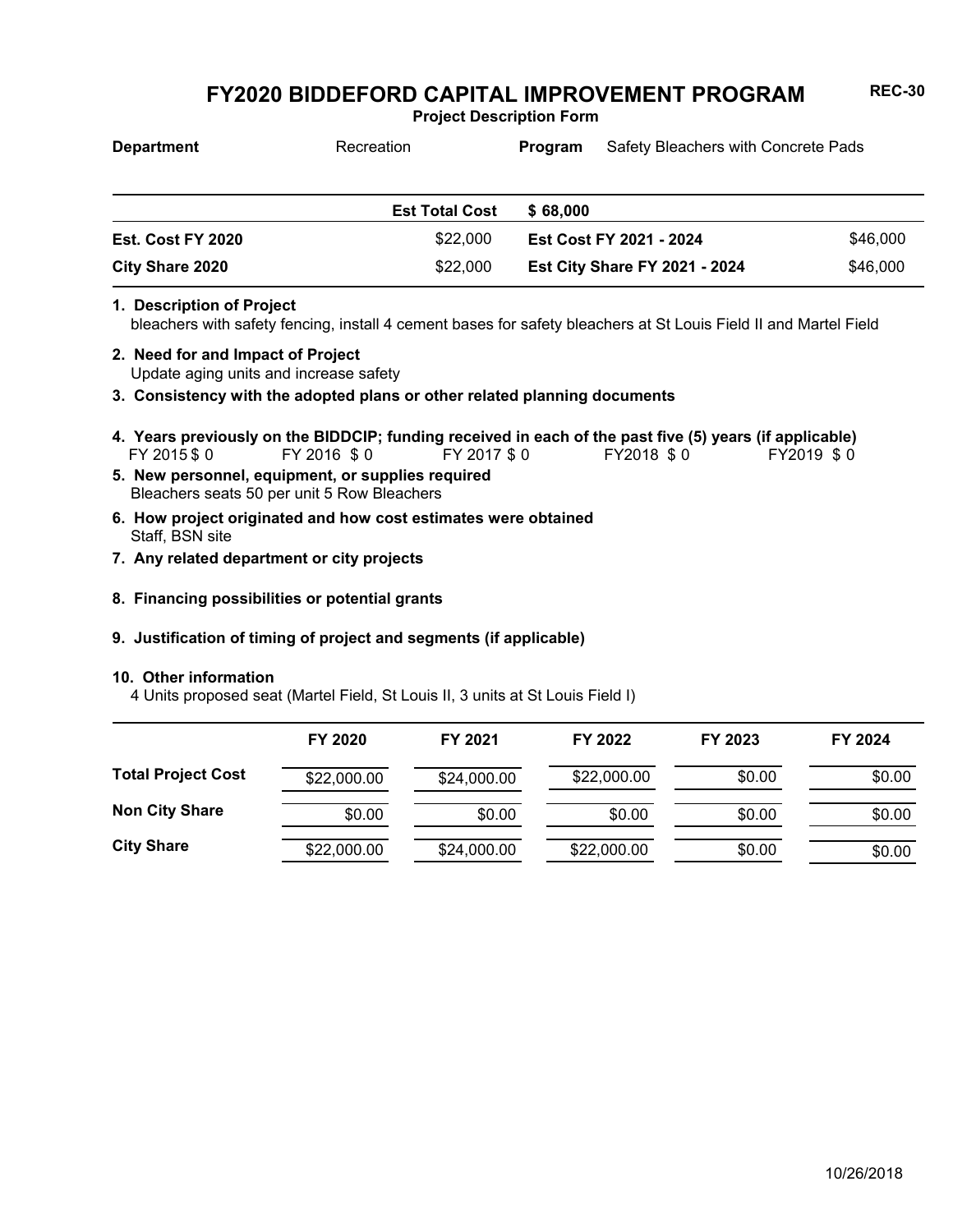**Project Description Form**

| <b>Department</b>        | Recreation            | <b>Shevenell Park</b><br><b>Program</b> |           |
|--------------------------|-----------------------|-----------------------------------------|-----------|
|                          |                       |                                         |           |
|                          | <b>Est Total Cost</b> | \$152,519                               |           |
| <b>Est. Cost FY 2020</b> | \$35,197              | Est Cost FY 2021 - 2024                 | \$117,322 |
| <b>City Share 2020</b>   | \$0                   | <b>Est City Share FY 2021 - 2024</b>    | \$0       |

#### **1. Description of Project**

Renovation Shevenll Park

#### **2. Need for and Impact of Project**

Parks needs updating ground issues with the roots of mature trees within the park create tripping hazards. Has been identified by HOB as a park in need of upgrades as well. Year one funds towards design.

- Initial plans 2005 **3. Consistency with the adopted plans or other related planning documents**
- FY 2015 \$ 0 FY 2016 \$ 0 FY 2017 \$ 0 FY2018 \$ 0 FY2019 \$ 0 **4. Years previously on the BIDDCIP; funding received in each of the past five (5) years (if applicable)**
- **5. New personnel, equipment, or supplies required**
- Originated from Recreation Commission, was brought back for consideration by HOB and Adopt-A-Park with efforts to improve the downtown core. **6. How project originated and how cost estimates were obtained**
- **7. Any related department or city projects**
- CDBG assistance **8. Financing possibilities or potential grants**
- **9. Justification of timing of project and segments (if applicable)**

#### **10. Other information**

First year to include updated design work from 2005. Work has been done to update by the COT Program plans continue to be adjusted by the students with input from the Recreation Commission, Adopt-A-Park and HOB. Year one includes engineering and design.

|                           | FY 2020     | FY 2021      | FY 2022 | FY 2023 | FY 2024 |
|---------------------------|-------------|--------------|---------|---------|---------|
| <b>Total Project Cost</b> | \$35,197.00 | \$117,322.00 | \$0.00  | \$0.00  | \$0.00  |
| <b>Non City Share</b>     | \$35,197.00 | \$117,322.00 | \$0.00  | \$0.00  | \$0.00  |
| <b>City Share</b>         | \$0.00      | \$0.00       | \$0.00  | \$0.00  | \$0.00  |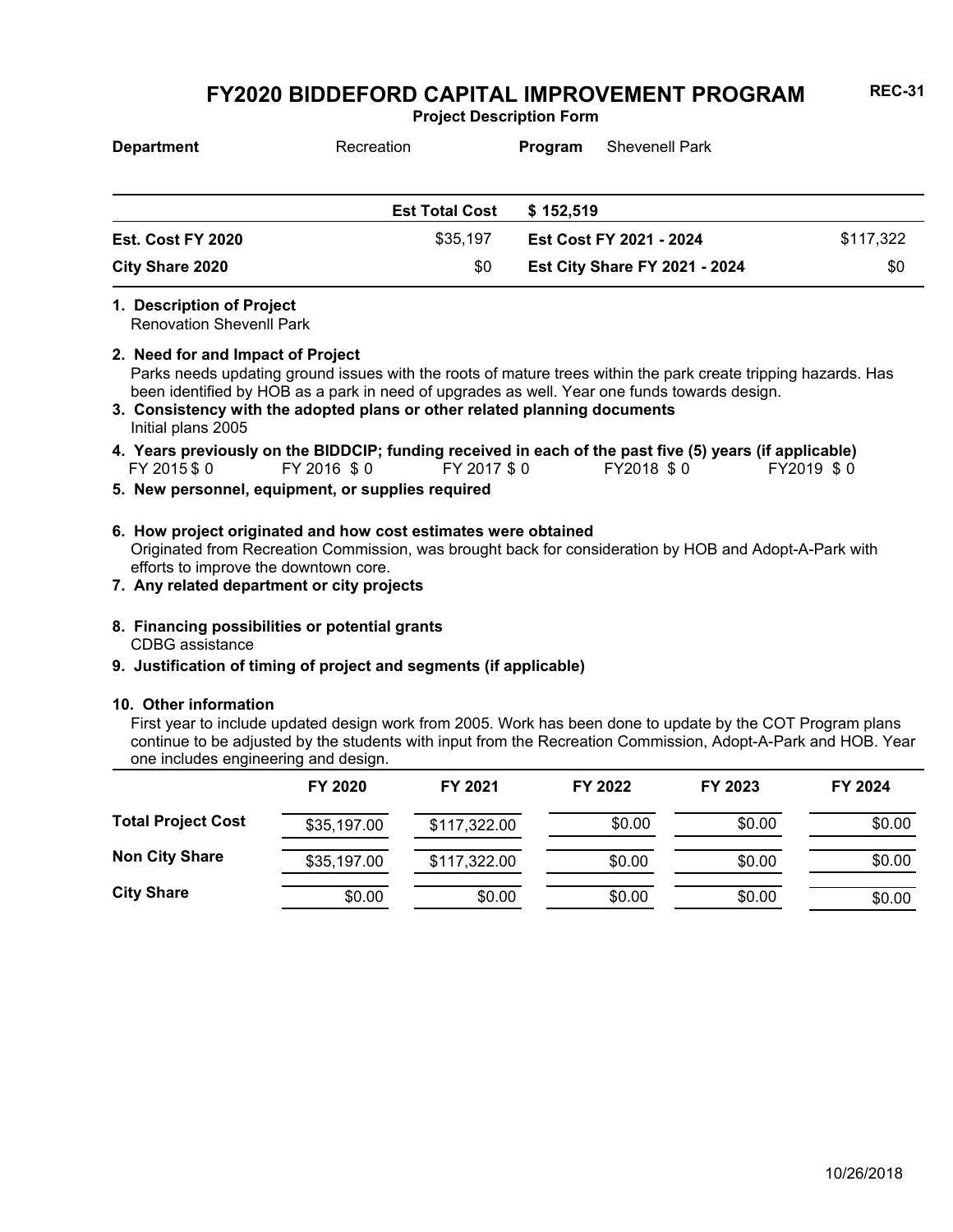**Project Description Form**

| <b>Department</b>        | Recreation            | Program  | Rotary Park Skate park Improvements  |          |
|--------------------------|-----------------------|----------|--------------------------------------|----------|
|                          | <b>Est Total Cost</b> | \$50,000 |                                      |          |
| <b>Est. Cost FY 2020</b> | \$0                   |          | <b>Est Cost FY 2021 - 2024</b>       | \$50,000 |
| City Share 2020          | \$0                   |          | <b>Est City Share FY 2021 - 2024</b> | \$50,000 |

**1. Description of Project**

Repairs to the skate surface and addition of skate obstacles

- Built in 2003 the skate park is in need of upgrades to keep it current. **2. Need for and Impact of Project**
- **3. Consistency with the adopted plans or other related planning documents**
- FY 2015 \$ 0 FY 2016 \$ 0 FY 2017 \$ 0 FY2018 \$ 0 FY2019 \$ 0 **4. Years previously on the BIDDCIP; funding received in each of the past five (5) years (if applicable)**
- **5. New personnel, equipment, or supplies required**
- In house estimate **6. How project originated and how cost estimates were obtained**
- Volunteer work to repair the 6' ½ pipe in 2016 **7. Any related department or city projects**
- **8. Financing possibilities or potential grants**
- **9. Justification of timing of project and segments (if applicable)**
- **10. Other information**

|                           | FY 2020 | FY 2021     | FY 2022     | FY 2023 | FY 2024 |
|---------------------------|---------|-------------|-------------|---------|---------|
| <b>Total Project Cost</b> | \$0.00  | \$15,000.00 | \$35,000.00 | \$0.00  | \$0.00  |
| <b>Non City Share</b>     | \$0.00  | \$0.00      | \$0.00      | \$0.00  | \$0.00  |
| <b>City Share</b>         | \$0.00  | \$15,000.00 | \$35,000.00 | \$0.00  | \$0.00  |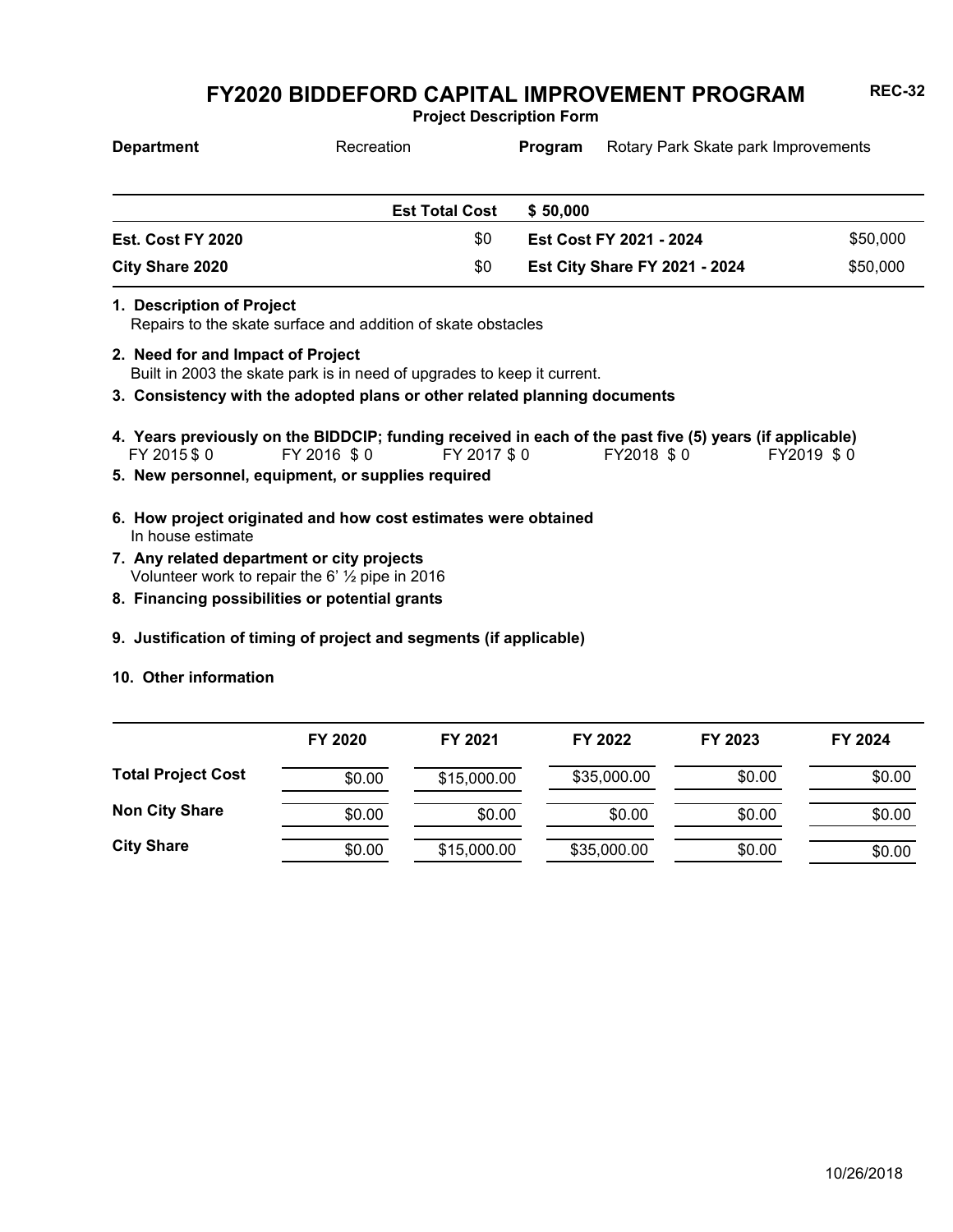**Project Description Form**

| <b>Department</b>      | Recreation            | St Louis Backstop Field II<br>Program |                                      |     |
|------------------------|-----------------------|---------------------------------------|--------------------------------------|-----|
|                        |                       |                                       |                                      |     |
|                        | <b>Est Total Cost</b> | \$75,000                              |                                      |     |
| Est. Cost FY 2020      | \$75,000              |                                       | <b>Est Cost FY 2021 - 2024</b>       | \$0 |
| <b>City Share 2020</b> | \$75,000              |                                       | <b>Est City Share FY 2021 - 2024</b> | \$0 |

- Backstop replacement-improvement Field II **1. Description of Project**
- Reduce balls leaving the field of play and entering the road. **2. Need for and Impact of Project**
- **3. Consistency with the adopted plans or other related planning documents**
- FY 2015 \$ 0 FY 2016 \$ 0 FY 2017 \$ 0 FY2018 \$ 0 FY2019 \$ 0 **4. Years previously on the BIDDCIP; funding received in each of the past five (5) years (if applicable)**
- **5. New personnel, equipment, or supplies required**
- Similar to Field I **6. How project originated and how cost estimates were obtained**
- Field I Backstop Replacement **7. Any related department or city projects**
- **8. Financing possibilities or potential grants**
- **9. Justification of timing of project and segments (if applicable)**
- **10. Other information**

|                           | FY 2020     | FY 2021 | FY 2022 | FY 2023 | FY 2024 |
|---------------------------|-------------|---------|---------|---------|---------|
| <b>Total Project Cost</b> | \$75,000.00 | \$0.00  | \$0.00  | \$0.00  | \$0.00  |
| <b>Non City Share</b>     | \$0.00      | \$0.00  | \$0.00  | \$0.00  | \$0.00  |
| <b>City Share</b>         | \$75,000.00 | \$0.00  | \$0.00  | \$0.00  | \$0.00  |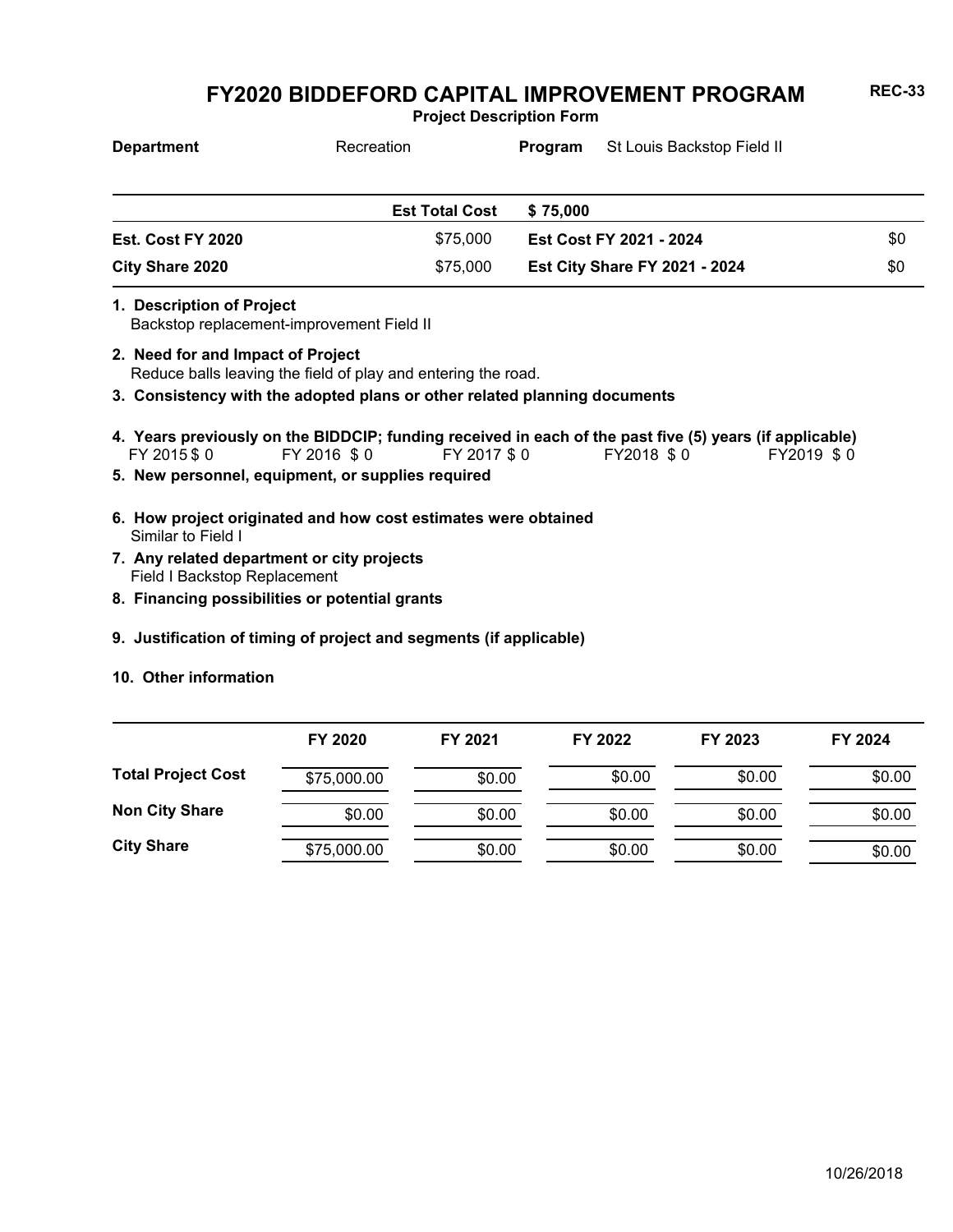**Project Description Form**

| <b>Department</b>                                                                                 | Recreation                                  | Program  | St Louis Field I Outfield Irrigation |          |
|---------------------------------------------------------------------------------------------------|---------------------------------------------|----------|--------------------------------------|----------|
|                                                                                                   | <b>Est Total Cost</b>                       | \$15,000 |                                      |          |
| Est. Cost FY 2020                                                                                 | \$0                                         |          | Est Cost FY 2021 - 2024              | \$15,000 |
| <b>City Share 2020</b>                                                                            | \$0<br><b>Est City Share FY 2021 - 2024</b> |          |                                      | \$15,000 |
| 1. Description of Project<br>outfield irrigation system install                                   |                                             |          |                                      |          |
| 2. Need for and Impact of Project<br>maintain facility for continued heavy usage at premium field |                                             |          |                                      |          |
| 3. Consistency with the adopted plans or other related planning documents                         |                                             |          |                                      |          |

- FY 2015 \$ 0 FY 2016 \$ 0 FY 2017 \$ 0 FY2018 \$ 0 FY2019 \$ 0 **4. Years previously on the BIDDCIP; funding received in each of the past five (5) years (if applicable)**
- **5. New personnel, equipment, or supplies required**
- Outdated estimate **6. How project originated and how cost estimates were obtained**
- **7. Any related department or city projects**
- **8. Financing possibilities or potential grants**
- **9. Justification of timing of project and segments (if applicable)**
- **10. Other information**

|                           | FY 2020 | FY 2021 | FY 2022 | FY 2023 | FY 2024     |
|---------------------------|---------|---------|---------|---------|-------------|
| <b>Total Project Cost</b> | \$0.00  | \$0.00  | \$0.00  | \$0.00  | \$15,000.00 |
| <b>Non City Share</b>     | \$0.00  | \$0.00  | \$0.00  | \$0.00  | \$0.00      |
| <b>City Share</b>         | \$0.00  | \$0.00  | \$0.00  | \$0.00  | \$15,000.00 |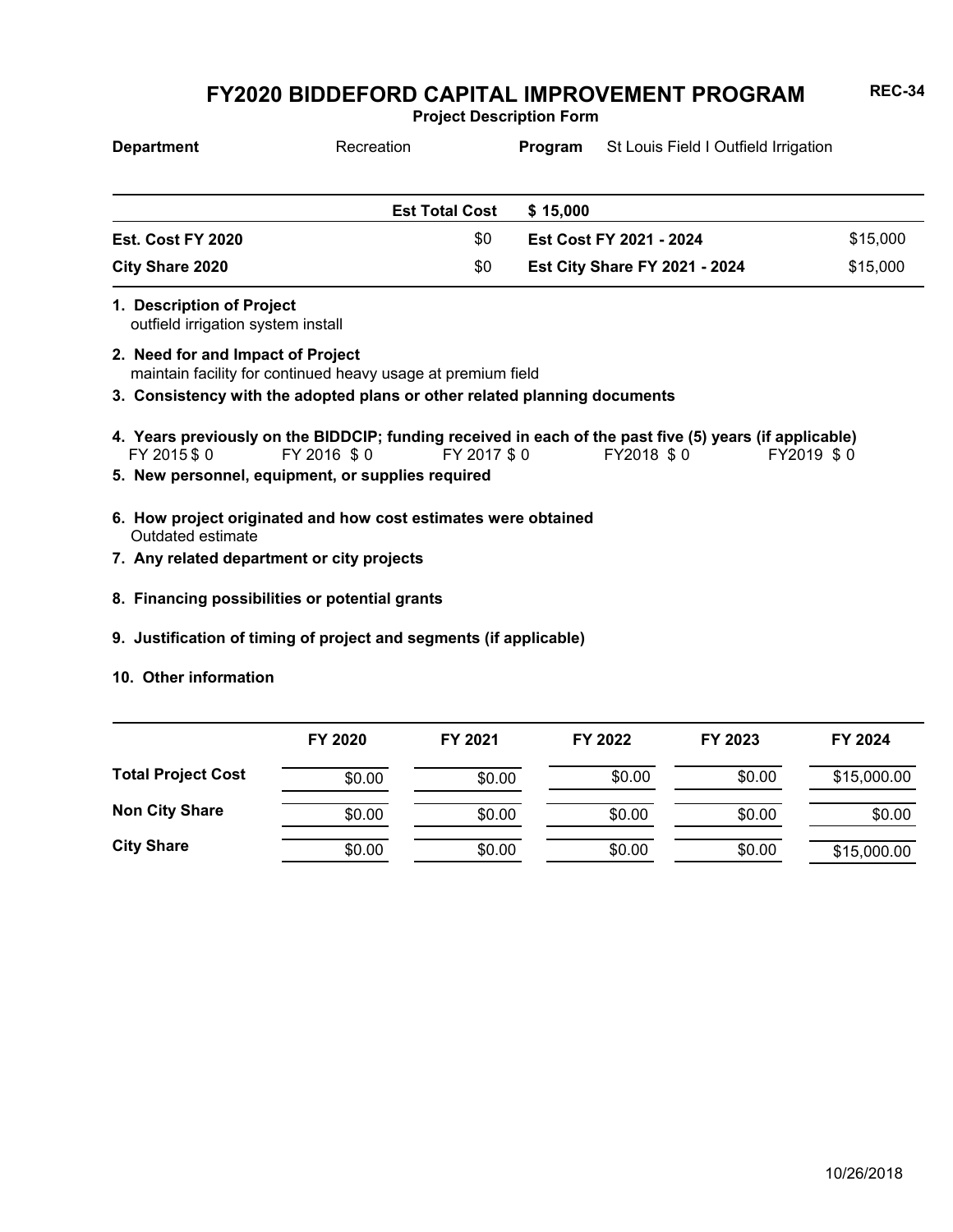**Project Description Form**

| <b>Department</b>      | Recreation            | St. Louis I Stadium<br>Program       |           |
|------------------------|-----------------------|--------------------------------------|-----------|
|                        | <b>Est Total Cost</b> | \$275,000                            |           |
| Est. Cost FY 2020      | \$25,000              | Est Cost FY 2021 - 2024              | \$250,000 |
| <b>City Share 2020</b> | \$25,000              | <b>Est City Share FY 2021 - 2024</b> | \$250,000 |

- Stadium Seating St. Louis Field I **1. Description of Project**
- Assist with foul ball retention **2. Need for and Impact of Project**
- **3. Consistency with the adopted plans or other related planning documents**
- FY 2015 \$ 0 FY 2016 \$ 0 FY 2017 \$ 0 FY2018 \$ 75,000 FY2019 \$ 0 **4. Years previously on the BIDDCIP; funding received in each of the past five (5) years (if applicable)**
- **5. New personnel, equipment, or supplies required**
- City Councilor-Weston and Sampson Year one would be design and construction plan development based on 10% of the project total. **6. How project originated and how cost estimates were obtained**
- Foul ball containment **7. Any related department or city projects**
- **8. Financing possibilities or potential grants**
- **9. Justification of timing of project and segments (if applicable)**
- **10. Other information**

|                           | FY 2020     | FY 2021      | FY 2022 | FY 2023 | FY 2024 |
|---------------------------|-------------|--------------|---------|---------|---------|
| <b>Total Project Cost</b> | \$25,000.00 | \$250,000.00 | \$0.00  | \$0.00  | \$0.00  |
| <b>Non City Share</b>     | \$0.00      | \$0.00       | \$0.00  | \$0.00  | \$0.00  |
| <b>City Share</b>         | \$25,000.00 | \$250,000.00 | \$0.00  | \$0.00  | \$0.00  |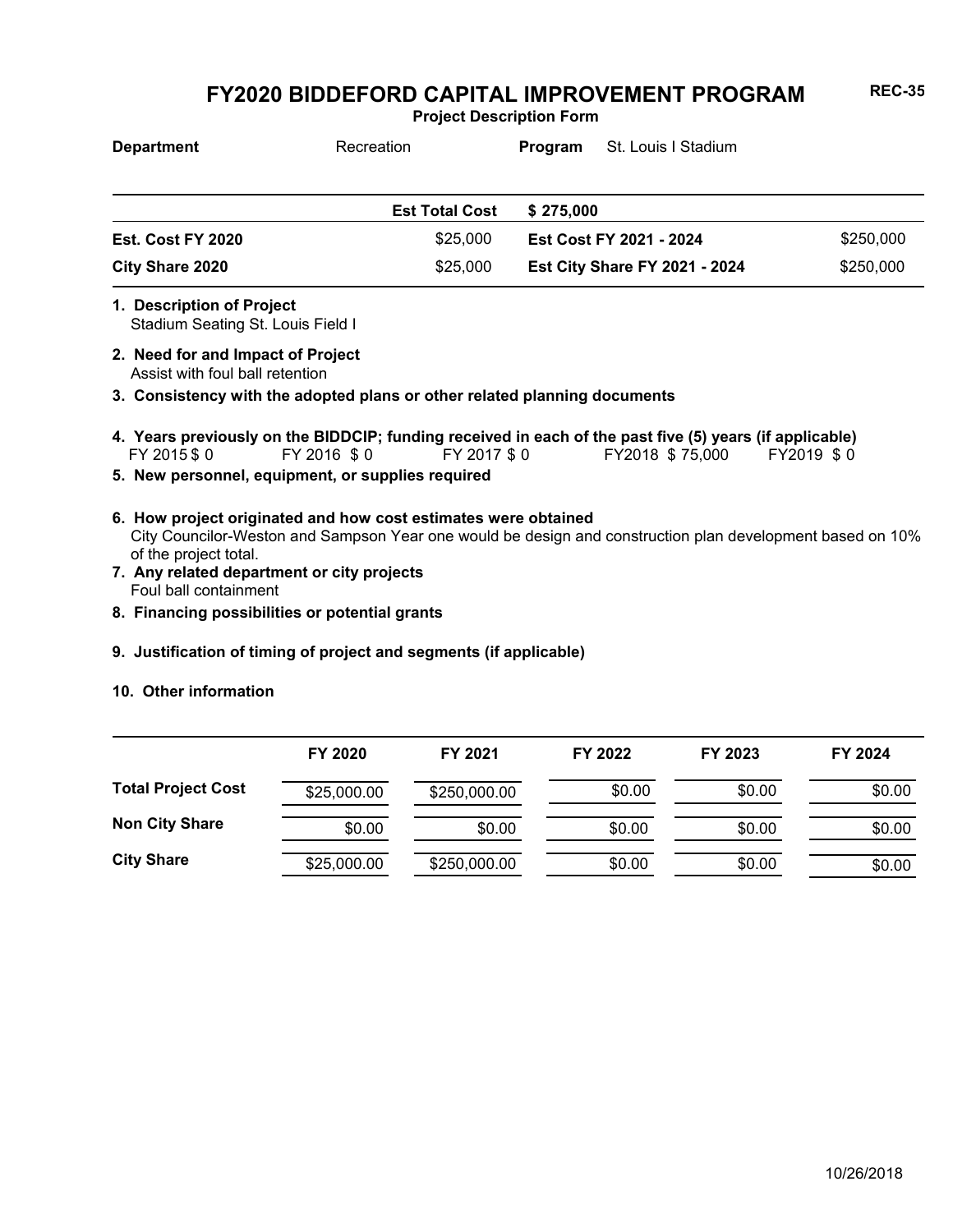**Project Description Form**

| <b>Department</b> | Recreation            | St Louis Flagpole<br>Program         |     |
|-------------------|-----------------------|--------------------------------------|-----|
|                   | <b>Est Total Cost</b> | \$5.000                              |     |
| Est. Cost FY 2020 | \$5.000               | Est Cost FY 2021 - 2024              | \$0 |
| City Share 2020   | \$5,000               | <b>Est City Share FY 2021 - 2024</b> | \$0 |

Flag pole replacement **1. Description of Project**

Aging flagpole **2. Need for and Impact of Project**

**3. Consistency with the adopted plans or other related planning documents**

- FY 2015 \$ 0 FY 2016 \$ 0 FY 2017 \$ 0 FY2018 \$ 0 FY2019 \$ 0 **4. Years previously on the BIDDCIP; funding received in each of the past five (5) years (if applicable)**
- **5. New personnel, equipment, or supplies required**
- Parks Department -Website **6. How project originated and how cost estimates were obtained**
- **7. Any related department or city projects**
- **8. Financing possibilities or potential grants**
- **9. Justification of timing of project and segments (if applicable)**
- **10. Other information**

|                           | FY 2020    | FY 2021 | FY 2022 | FY 2023 | FY 2024 |
|---------------------------|------------|---------|---------|---------|---------|
| <b>Total Project Cost</b> | \$5,000.00 | \$0.00  | \$0.00  | \$0.00  | \$0.00  |
| <b>Non City Share</b>     | \$0.00     | \$0.00  | \$0.00  | \$0.00  | \$0.00  |
| <b>City Share</b>         | \$5,000.00 | \$0.00  | \$0.00  | \$0.00  | \$0.00  |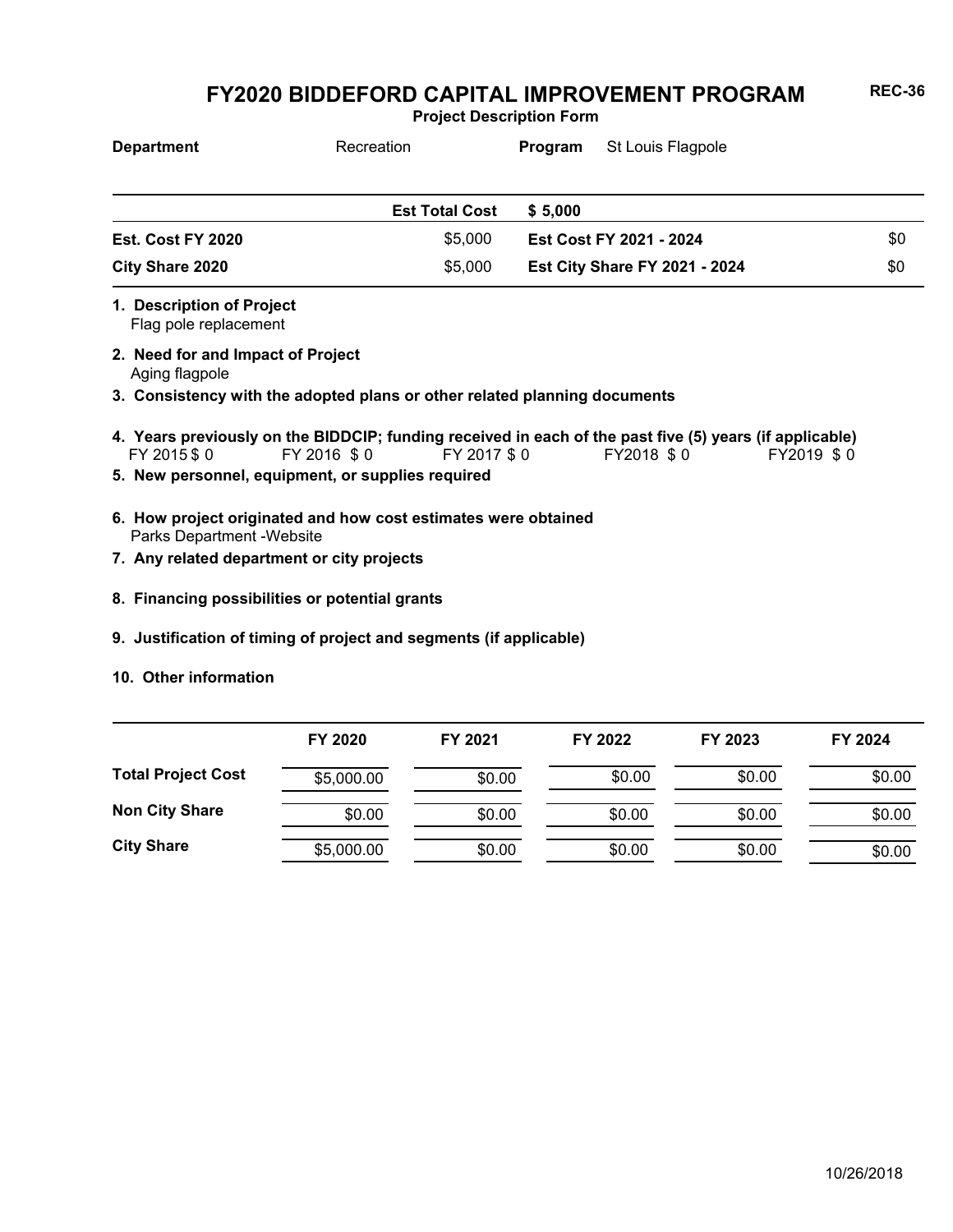**Project Description Form**

| <b>Department</b> | Recreation            | Program                 | St Louis Remote Lighting             |     |
|-------------------|-----------------------|-------------------------|--------------------------------------|-----|
|                   | <b>Est Total Cost</b> | \$11,000                |                                      |     |
| Est. Cost FY 2020 | \$11,000              | Est Cost FY 2021 - 2024 |                                      | \$0 |
| City Share 2020   | \$11,000              |                         | <b>Est City Share FY 2021 - 2024</b> | \$0 |

**1. Description of Project**

Remote lighting St Louis Field

- Enable staff when away to turn lights on and off, will assist when there are staffing challenges. **2. Need for and Impact of Project**
- **3. Consistency with the adopted plans or other related planning documents**
- FY 2015 \$ 0 FY 2016 \$ 0 FY 2017 \$ 0 FY2018 \$ 0 FY2019 \$ 0 **4. Years previously on the BIDDCIP; funding received in each of the past five (5) years (if applicable)**
- **5. New personnel, equipment, or supplies required**
- Quote, MUSCO Lighting **6. How project originated and how cost estimates were obtained**
- **7. Any related department or city projects**
- **8. Financing possibilities or potential grants**
- **9. Justification of timing of project and segments (if applicable)**
- **10. Other information**

|                           | FY 2020     | FY 2021 | FY 2022 | FY 2023 | FY 2024 |
|---------------------------|-------------|---------|---------|---------|---------|
| <b>Total Project Cost</b> | \$11,000.00 | \$0.00  | \$0.00  | \$0.00  | \$0.00  |
| <b>Non City Share</b>     | \$0.00      | \$0.00  | \$0.00  | \$0.00  | \$0.00  |
| <b>City Share</b>         | \$11,000.00 | \$0.00  | \$0.00  | \$0.00  | \$0.00  |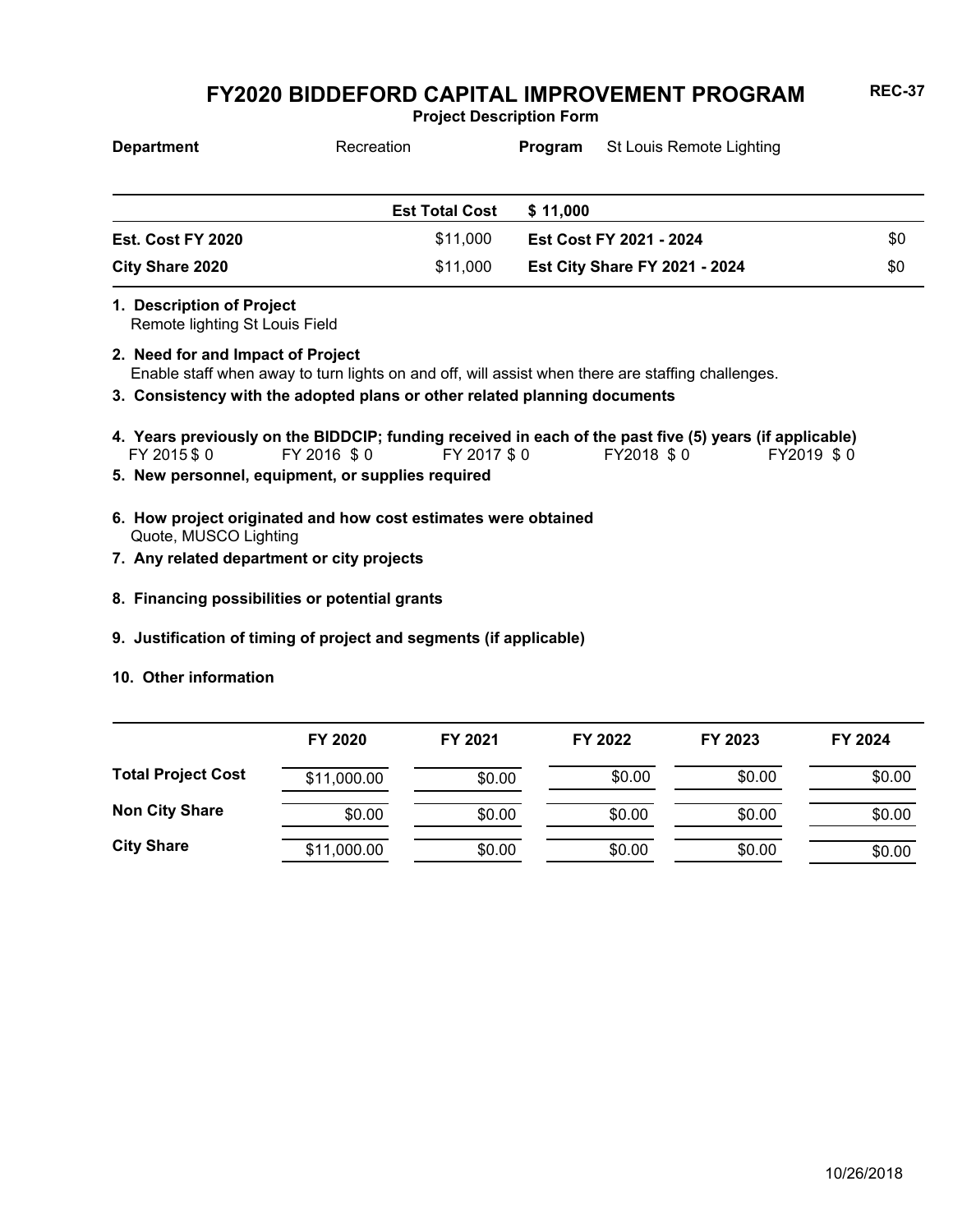**Project Description Form**

| <b>Department</b>      | Recreation            | Program                 | St Louis Street Fencing              |           |
|------------------------|-----------------------|-------------------------|--------------------------------------|-----------|
|                        | <b>Est Total Cost</b> | \$180,000               |                                      |           |
| Est. Cost FY 2020      | \$60,000              | Est Cost FY 2021 - 2024 |                                      | \$120,000 |
| <b>City Share 2020</b> | \$60,000              |                         | <b>Est City Share FY 2021 - 2024</b> | \$120,000 |

- Replace deteriorating fencing along West Street. **1. Description of Project**
- Post and fencing is rusted and deteriorating. **2. Need for and Impact of Project**
- **3. Consistency with the adopted plans or other related planning documents**
- FY 2015 \$ 0 FY 2016 \$ 0 FY 2017 \$ 0 FY2018 \$ 0 FY2019 \$ 0 **4. Years previously on the BIDDCIP; funding received in each of the past five (5) years (if applicable)**
- **5. New personnel, equipment, or supplies required**
- Staff estimate **6. How project originated and how cost estimates were obtained**
- **7. Any related department or city projects**
- **8. Financing possibilities or potential grants**

#### **9. Justification of timing of project and segments (if applicable)**

#### **10. Other information**

Other sections to be done include Prospect Road side and Hill Street Road side

|                           | FY 2020     | FY 2021     | FY 2022     | FY 2023 | FY 2024 |
|---------------------------|-------------|-------------|-------------|---------|---------|
| <b>Total Project Cost</b> | \$60,000.00 | \$60,000.00 | \$60,000.00 | \$0.00  | \$0.00  |
| <b>Non City Share</b>     | \$0.00      | \$0.00      | \$0.00      | \$0.00  | \$0.00  |
| <b>City Share</b>         | \$60,000.00 | \$60,000.00 | \$60,000.00 | \$0.00  | \$0.00  |